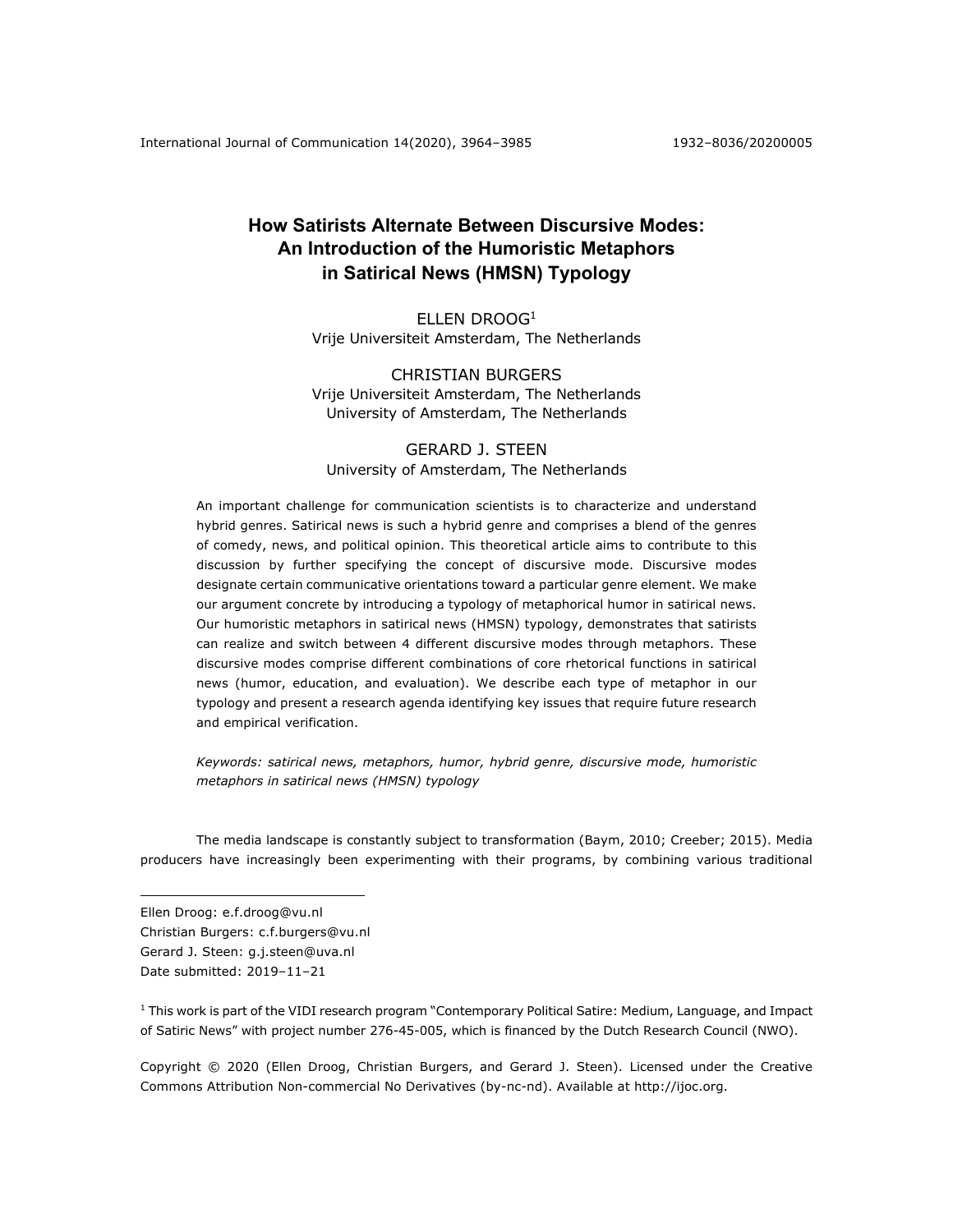television formats into one, thereby creating new "hybrid genres" (Baym, 2013; Creeber, 2015). This phenomenon is also known as discursive integration (Baym, 2005), and has led to the redefinition of traditional television practices (Baym, 2005; Creeber, 2015). These complex and rapid transformations in the media environment create a challenge for communication scientists to precisely characterize and understand these hybrid genres (Baym, 2005; Lauerbach, 2004).

Satirical news shows (e.g., *The Daily Show*, *Last Week Tonight*) are prime examples of such "hybrid genres." Satirical news comprises a blend of the genres of comedy, news, and political opinion (Baym, 2005). Especially among younger audiences, satirical news is an important source of political information in addition to regular news (Hmielowski, Holbert, & Lee, 2011; Young & Tisinger, 2006). Satire's growing cultural and political significance has been attributed to its hybrid genre form, by offering "news that entertains" (Baym, 2005). Satire can be seen as an experiment in journalism, in which the distinctive features of each genre have disappeared and/or merged into new combinations (Baym, 2005).

Although most traditional genre studies focus on variation between genres (inter-genre differences; Chandler, 1997; Swales, 1990), the emergence of hybrid genres also make it crucial to investigate variation within genres (intra-genre differences). Genres are typically characterized by their rhetorical functions (Swales, 1990), which, in turn, are the building blocks of discursive modes. Discursive modes can be described as communicative orientations toward particular genre elements (Baym, 2013). This means that a discursive mode consists of one or more rhetorical functions.

A specific program segment can be reflective of various discursive modes. Baym's (2013) research demonstrates how various televised political interviews can reflect one of four discursive modes: (1) interrogation, (2) celebration, (3) confrontation, and (4) conversation. These four discursive modes consist of a combination of three rhetorical functions. These modes all try to acquire information from the interviewee (i.e., the rhetorical function through which these program segments belong to the same genre of political interviews). However, the differences between these discursive modes (intra-genre differences) are reflected in or can be explained by two other rhetorical functions: (1) the level of criticism (critical or noncritical) expressed by the interviewer toward the interviewee, and (2) the general tone of the interview (positive, negative, or balanced).

To illustrate, the discursive mode "conversation" consists of a noncritical attitude toward the interviewee, whereas the general tone of the interview is balanced. The mode "celebration" implies a noncritical and positive attitude toward the interviewee. By contrast, the "interrogation" mode consists of a balanced and critical attitude toward the interviewee, whereas the "confrontation" mode comprises a critical and negative attitude toward the interviewee. Together, the combinations of these various rhetorical functions point to four discursive modes of political interviews (Baym, 2013).

Although Baym (2013) primarily focused on discursive modes at the level of program segments, the current article adds a further specification of the concept of discursive mode. We complement Baym's (2013) analysis by showing that the concept of discursive mode (1) also applies to a more specific level of analysis, and that (2) discursive modes are not necessarily competing and mutually exclusive, in that switching between discursive modes is possible within one program segment (i.e., instead of only between program segments).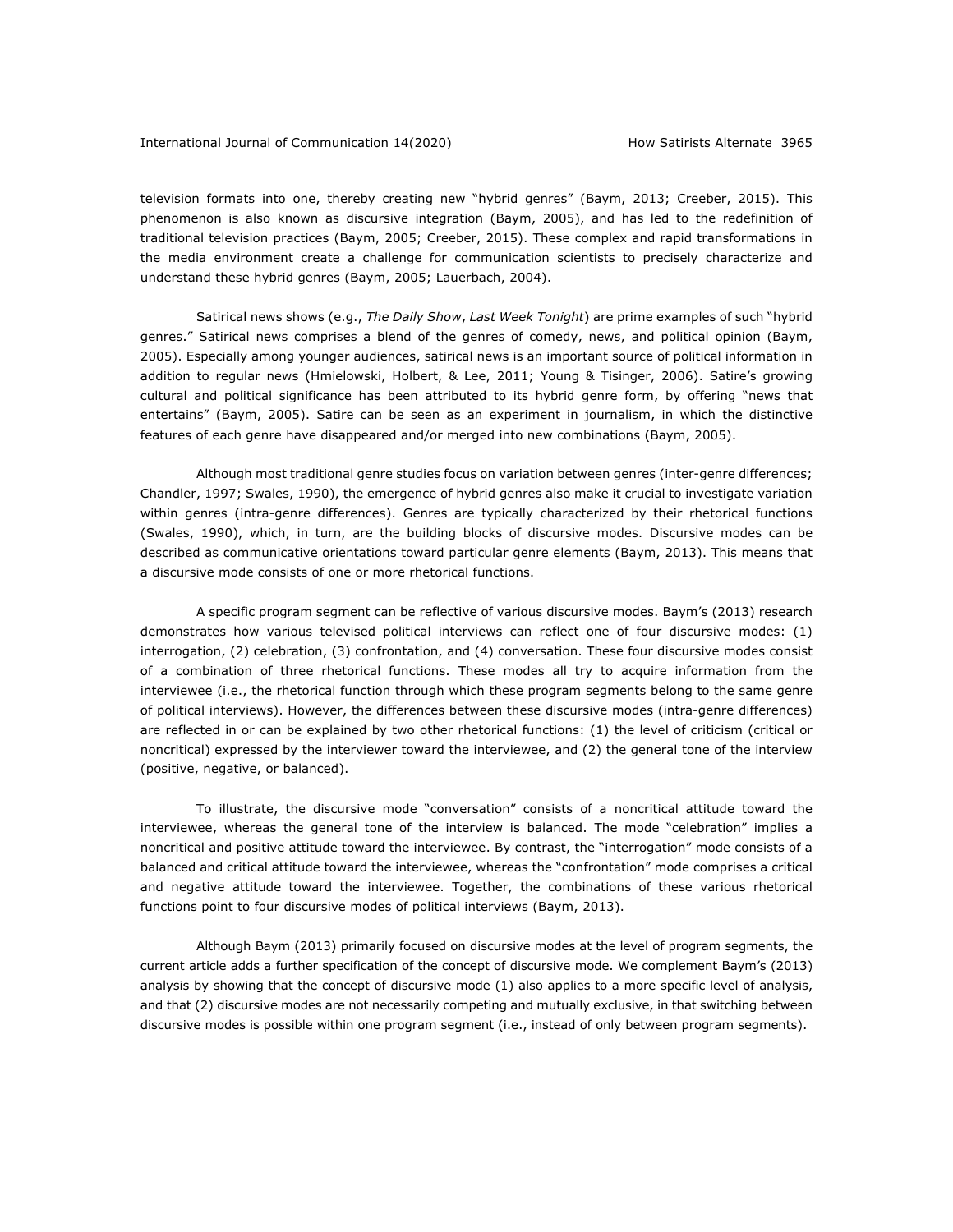With this theoretical article, we thus build on the insights developed by Baym (2013) by further untangling the concept of discursive mode. We illustrate our argument on the basis of a typology of metaphorical humor in satirical news. Specifically, we show how one rhetorical device (metaphors) can be used in different ways as a means to (1) fulfill various rhetorical functions (simultaneously) and (2) switch between various discursive modes within one program segment. This approach gives a better understanding of the nature and characteristics of this hybrid genre.

We first present and explain our typology of metaphorical humor in satirical news, in which we discuss the rhetorical functions of satirical news, and show why and how metaphors can be used as a means to realize these functions. We conclude with a research agenda for future research into this topic.

#### **A Typology of Metaphorical Humor in Satirical News**

To investigate intra-genre differences in satirical news through the use of discursive modes, we first need to identify satire's rhetorical functions. Although satirical news is a form of political humor (Young, 2014), scholars have struggled to precisely define this hybrid genre (Baym, 2005; Holbert, Tchernev, Walther, Esralew, & Benski, 2013). Scholars do agree that, overall, satirical news has three core rhetorical functions: (a) being humorous, (b) educating and informing the audience, and (c) criticizing structures of power (Baym, 2005). First of all, various scholars and even satirists themselves argue that comedy is satire's primary agenda (Baym, 2005; Goodnow, 2011) and that satirists' main goal is to make people laugh (Baym, 2005). Second, satirists try to educate and inform their audiences by explaining sometimes difficult, political, economic, or societal topics (Baym, 2005; Holbert, Hmielowski, Jain, Lather, & Morey, 2011). Third, satirists frequently attempt to socially attack the status quo by criticizing and ridiculing structures of power and the media outlets that fail to report on them (Baym, 2005; McClennen & Maisel, 2014).

A rhetorical device that can be used by satirists as a means to achieve these disparate functions is metaphor (Otieno, Owino, & Attyang, 2016; Simpson, 2003; Veale, 2013; Whaley & Holloway, 1997). Metaphors are defined as "cross-domain mappings" (Lakoff & Johnson, 1980/2003), in which information from a source domain is mapped onto a target domain, as in Example (1).

(1) "When we win, we are going to drain the swamp in Washington, DC." (Donald Trump in *CBS News*; Rhodes, October 22, 2016, 0:31:15)

Example 1 describes Trump's intention to fix the problems in the federal government, uttered at various rallies during his presidential campaign of 2016. This metaphor maps information from the source domain (the ecosystem of a swamp) onto the target domain (the federal government in Washington, DC). Metaphors are capable of explaining new, complex, and abstract concepts that are sometimes difficult to express using literal language (Goode, Dahl, & Moreau, 2010; Lakoff & Johnson, 1980/2003). Moreover, metaphors are prevalent in language use. Various studies, for instance, showed that about 20% of the words used in newspaper articles are metaphorical (Burgers, Renardel de Lavalette & Steen, 2018; Steen, Dorst, Herrmann, Kaal, & Krennmayr, 2010).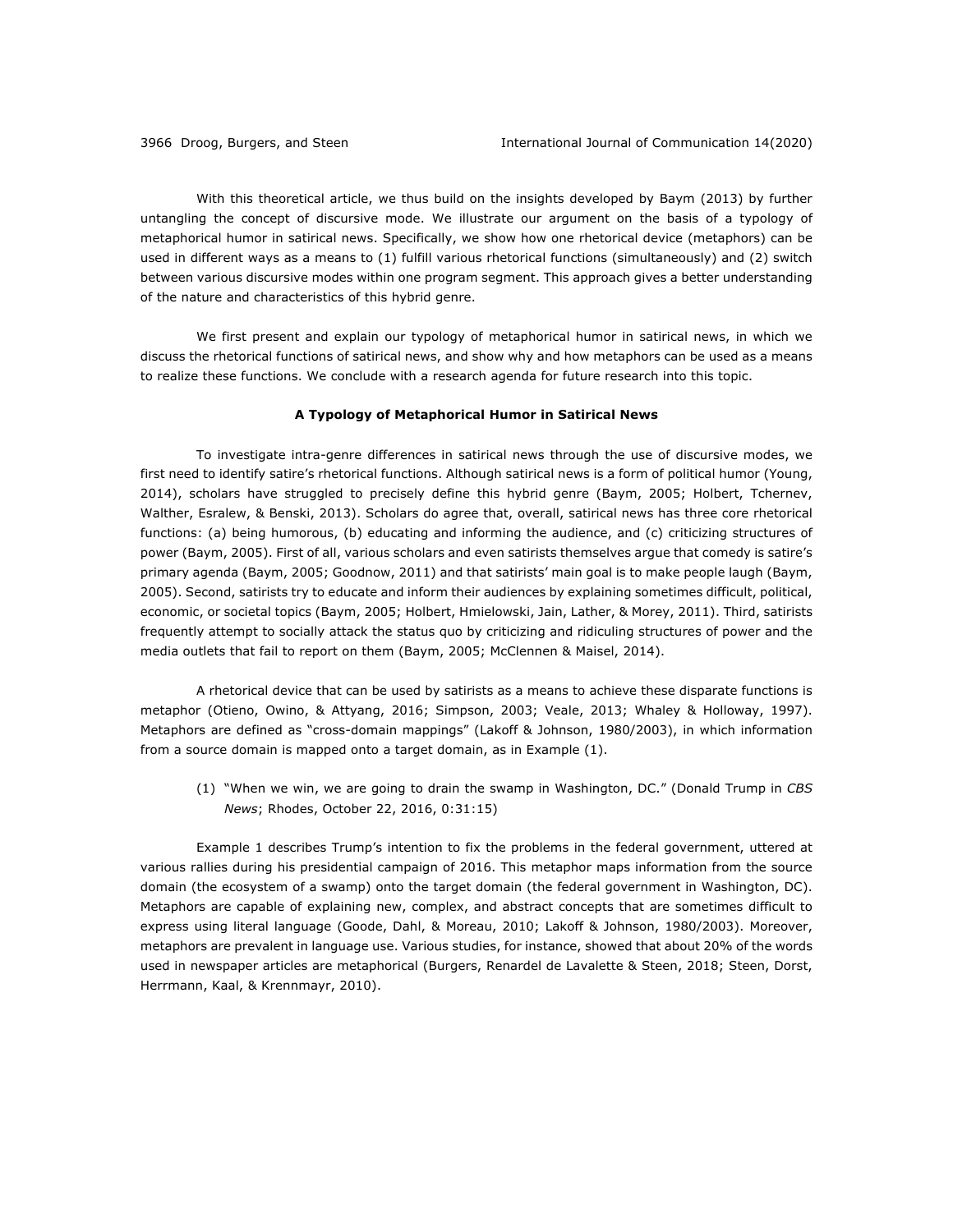Using metaphors not only results in a linguistic embellishment of a message (focusing on how something is said) but also involves a dimension of thought (Lakoff & Johnson, 1980/2003). Metaphors can work as reasoning devices by containing important conceptual content (focusing on what is said; Lakoff & Johnson, 1980/2003). This idea is further elaborated in figurative framing theory, which argues that metaphors work and can be seen as specific types of frames, and can thereby shape public discourse by giving meaning to the societal and political topics discussed (Burgers, Konijn, & Steen, 2016). According to Entman (1993), framing means "select[ing] some aspects of a perceived reality and mak[ing] them more salient in a communicating text, in such a way as to promote a particular problem definition, causal interpretation, moral evaluation and/or treatment recommendation for the item described" (p. 52). The "drain the swamp" metaphor, used in Example 1, fulfills all of these criteria (Burgers, Jong Tjien Fa, & de Graaf, 2019). First of all, this metaphor implies a problem definition of bad governance, in that Washington, DC, resembles a swamp. Second, this metaphor contains a moral evaluation, in that this swamp is undesirable. Last, this metaphor implies a treatment recommendation, in that the swamp needs to be drained, and thereby frames the issue of governance in the U.S. (Burgers et al., 2019).

Scholars argue that metaphors can have persuasive impact, because they play an important role in human cognition (Charteris-Black, 2011; Perrez & Reuchamps, 2015). Over the years, the use and effects of metaphors has been studied extensively in numerous research areas, from marketing (e.g., Goode et al., 2010; Gregan-Paxton, Hibbard, Brunel & Azar, 2002) to science and education (e.g., Cameron, 2002), to political discourse (e.g., Bougher, 2012; Charteris-Black, 2011). The processing of the cross-domain mapping of a metaphor can serve as a small puzzle and can generate positive affect when solved (Gregan-Paxton et al., 2002; Hoeken, Swanepoel, Saal, & Jansen, 2009). Using metaphors to talk about politics or other complex issues may make these issues more enjoyable, lively, and comprehensible (Mio, 1997; Morris, Sheldon, Ames, & Young, 2007; Read, Cesa, Jones, & Collins, 1990). In relation to political discourse, this line of research shows that, metaphors can stir emotions (Gibbs & Colston, 2012), and compared with nonmetaphorical equivalents, metaphors generally influence political beliefs and attitudes to be more in line with the metaphor (Brugman, Burgers, & Vis, 2019; Sopory & Dillard, 2002). However, the use and effects of metaphors in satirical news has barely received any scholarly attention.<sup>2</sup>

#### *Metaphors and Satire*

The relation between satirical news and metaphors has been attested by satirists themselves. Satirist Hasan Minhaj, for instance once argued that "comedy is basically simile and metaphor. That's like this. This is like that" (Peele, 2018, para. 9). Humorous descriptions are often couched into the form of a metaphor (Veale, 2013).<sup>3</sup> Metaphors lend themselves well for expressing humorous intent because they

 $2$  For exceptions see, Grofman (1989), who studied the use of metaphorical allusion in political satire, or Skalicky and Crossley (2019), who examined the online processing of satirical newspaper headlines that differed on various linguistic content elements, such as metaphors.

 $3$  Please note that linguistically speaking, (potentially) humoristic metaphors possess the same characteristics as non-humoristic metaphors. However, the difference between the two lies in the rhetorical intentions of the speaker, the context, and a viewer's evaluation of the metaphor, which depends on different kinds of circumstances.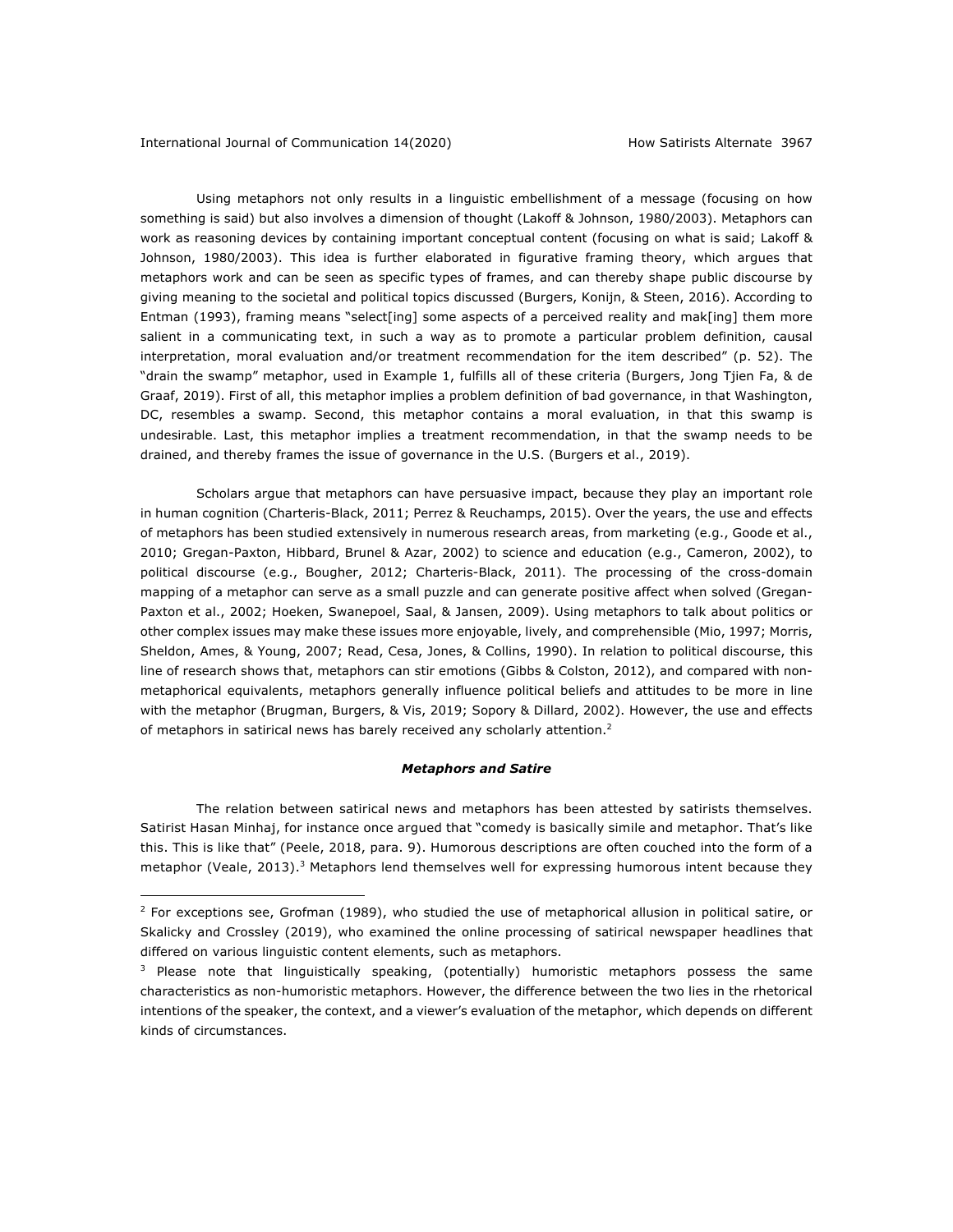can meet all requirements for humor expressed in the general theory of verbal humor (GTVH; Attardo & Raskin, 1991). In other words, metaphors are a suitable rhetorical device that satirists can use to fulfill the humor function of satirical news.<sup>4</sup>

According to the GTVH (Attardo & Raskin, 1991), humor arises on the basis of an incongruity between two semantic scripts, and the resolution of that incongruity causes something to be experienced as funny. Thus, the use of two semantic scripts in opposition is key to humor (Attardo & Raskin, 1991). In research on humorous metaphors, these scripts are typically described as the target and source domains. The GTVH posits that, for humor to work, the two scripts (a) have to overlap in some way and (b) should be opposed to each other. According to the incongruity-resolution principle (Attardo & Raskin, 1991), humor arises following a set process. First, an individual processes a piece of information until that individual recognizes an incongruity. The incongruity is subsequently resolved according to a cognitive rule. In the case of direct metaphors, the metaphor flag "is like" signals the individual to process the information as analogical. This means that the individual applies source-domain knowledge onto the target, which results in noticing similarities between, at first, two seemingly unrelated concepts (Whaley & Holloway, 1997), and thereby perceiving the incongruous element as somehow being congruent.

The humorous function of metaphors arises from a partial resolution of the metaphorical mapping (Oring, 2003). According to Dynel (2009), a complete removal of the incongruity between two semantic scripts, would stand in the way of the appreciation of the two competitive meanings, and in turn of the whole humorous message. Such a partial resolution can for instance be found in Example 2.

(2) "Donald Trump is like Godzilla; everything they throw at the monster makes him stronger." (In *Real Time With Bill Maher*; Maher & Casey, August 14, 2018, 0:04:42)

The humoristic metaphor in Example 2 contains a human (Donald Trump) versus animal (Godzilla) script opposition. This script opposition is partially resolved by analogically applying similarities from the source domain "Godzilla" onto the target domain "Donald Trump." Bill Maher therefore implies that, like Godzilla, Trump encountered all kinds of attacks in an effort trying to stop him. However, as with Godzilla, most of these attacks were unsuccessful. Nevertheless, not all Godzilla's characteristics can be mapped onto Trump (e.g., throughout different movies, Godzilla changes in character; sometimes he

<sup>4</sup> Metaphors can be divided into two different types—indirect and direct metaphors. For indirect metaphors such as "Donald Trump attacked Hillary Clinton during the debate," the cross-domain mapping is implied rather than explicitly expressed in language (the source domain of WAR, FIGHTING, or VIOLENCE is evoked indirectly). For direct metaphors such as "This election is like *The Hunger Games*," the opposite is true; the cross-domain mapping is explicitly expressed in language. Direct metaphors are often (but not always) characterized by the presence of a signal for comparison (e.g., "like" or "such as"), whereas indirect metaphors typically do not contain such a signal (Steen et al., 2010). The bulk of metaphorical language in regular discourse is indirect (Steen et al., 2010). However, in this article, we focused on the use of direct metaphors, because humor revolves around contrast and similarities between two semantic scripts (as explained in the GTVH; Attardo & Raskin, 1991). To make this incongruity-resolution principle work, both scripts must be present in the utterance, as is the case in direct metaphors.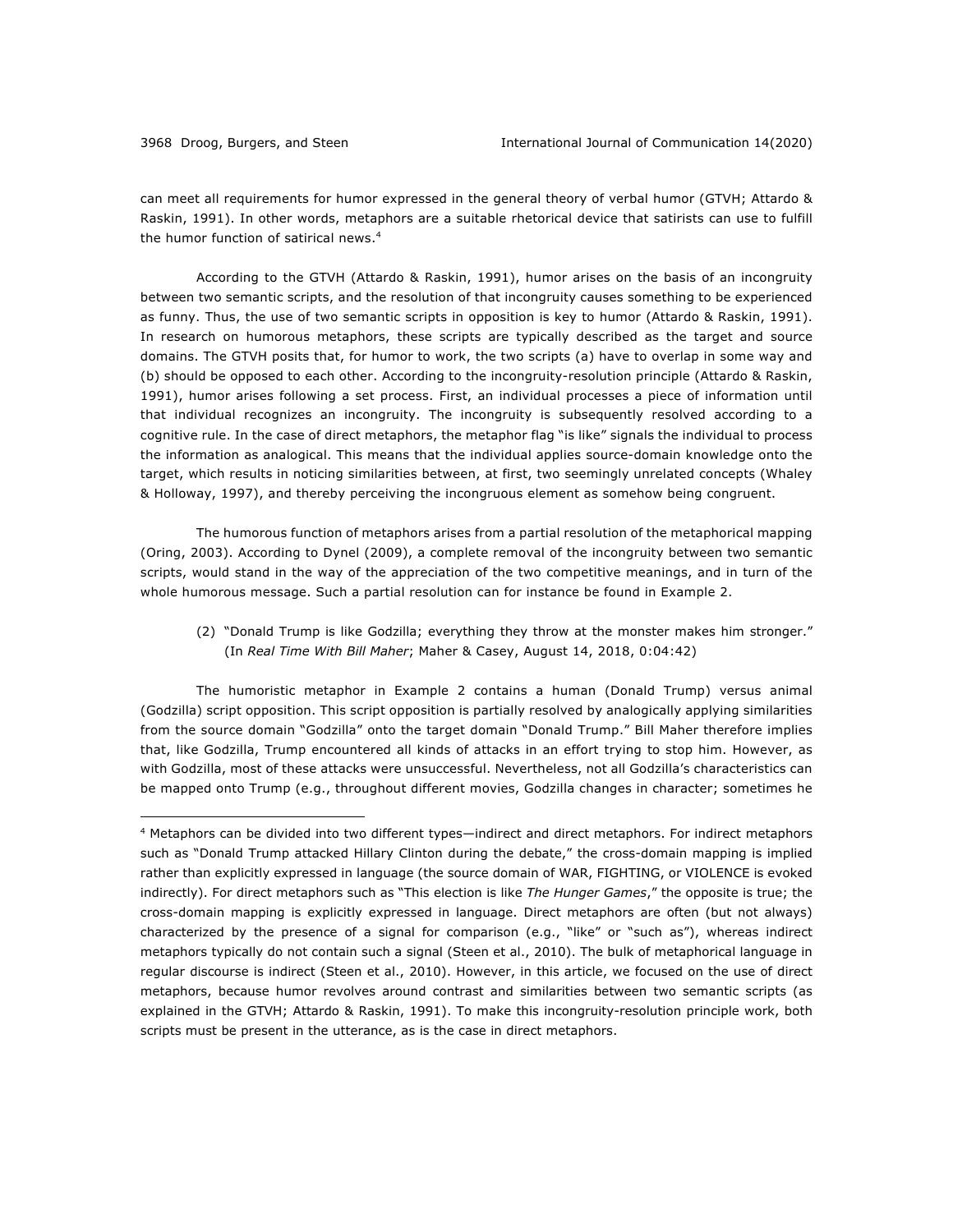#### International Journal of Communication 14(2020) The Mateutical How Satirists Alternate 3969

is portrayed as a devastating monster, and other times as a protector of the Earth). This means that the incongruity of the metaphorical mapping is only partially resolved (Oring, 2003). When the balance of the similarity and dissimilarity between the target and the source domain reaches a level of "appropriate incongruity" (Oring, 2003), the result is often witty, insightful, and ridiculous (Veale, 2013).

According to Dynel (2009), the humorous potential of the incongruity-resolution principle in metaphors can derive from surprising, novel, and unconventional cross-domain mappings. It is often assumed that the greater the semantic distance between the target and the source domain, the more humorous the metaphor will be (Pollio, 1996). However, Dynel (2009) argues that it might not necessarily be the size of the semantic distance between the two domains, but the kind of domains that are used, in that the source domain might be perceived as taboo or inappropriate. Such metaphors describe a source domain that is inherently funny, and can therefore also be considered as potentially humorous (Attardo, 2015).

To integrate research on satirical news with research on metaphors and humor, we created a typology of metaphorical humor that shows how metaphors are used by satirists as rhetorical devices to fulfil satire's three core rhetorical functions (Otieno et al., 2016; Veale, 2013; Whaley & Holloway, 1997). Because humor is satire's primary function (Baym, 2005; Goodnow, 2011), we argue that almost all<sup>5</sup> metaphors used in satirical news have a humorous rhetorical goal. This resulted in our humoristic metaphors in satirical news (HMSN) typology. This typology consists of four types of metaphors that are reflective of four discursive modes: solely humoristic metaphors, explanatory-humoristic metaphors, evaluative-humoristic metaphors, and complex metaphors that contain all three functions of satirical news (see Figure 1).

In the following sections, we explicate the characteristics and roles of each of these types of metaphors in satirical news. To further specify the concept of discursive mode (Baym, 2013), we analyze metaphors from satirical monologues and show how one metaphor can be used to fulfill one or more rhetorical functions, and that through the use of metaphors, satirists can switch between various discursive modes within one program segment. Overall, our typology increases our understanding of the nature and characteristics of satirical news by highlighting the role of metaphors in satirical news.

 $5$  There are a few instances where satirists also use non-humoristic metaphors. This often happens shortly after serious events (e.g., the 9/11 attacks), or when very serious political issues are discussed (e.g., a metaphor uttered by the satirist Hasan Minhaj in his show *Patriot Act With Hasan Minhaj*: "Trump treats all undocumented immigrants like criminals"; Minhaj & Preuss, November 25, 2018, 0:03:18).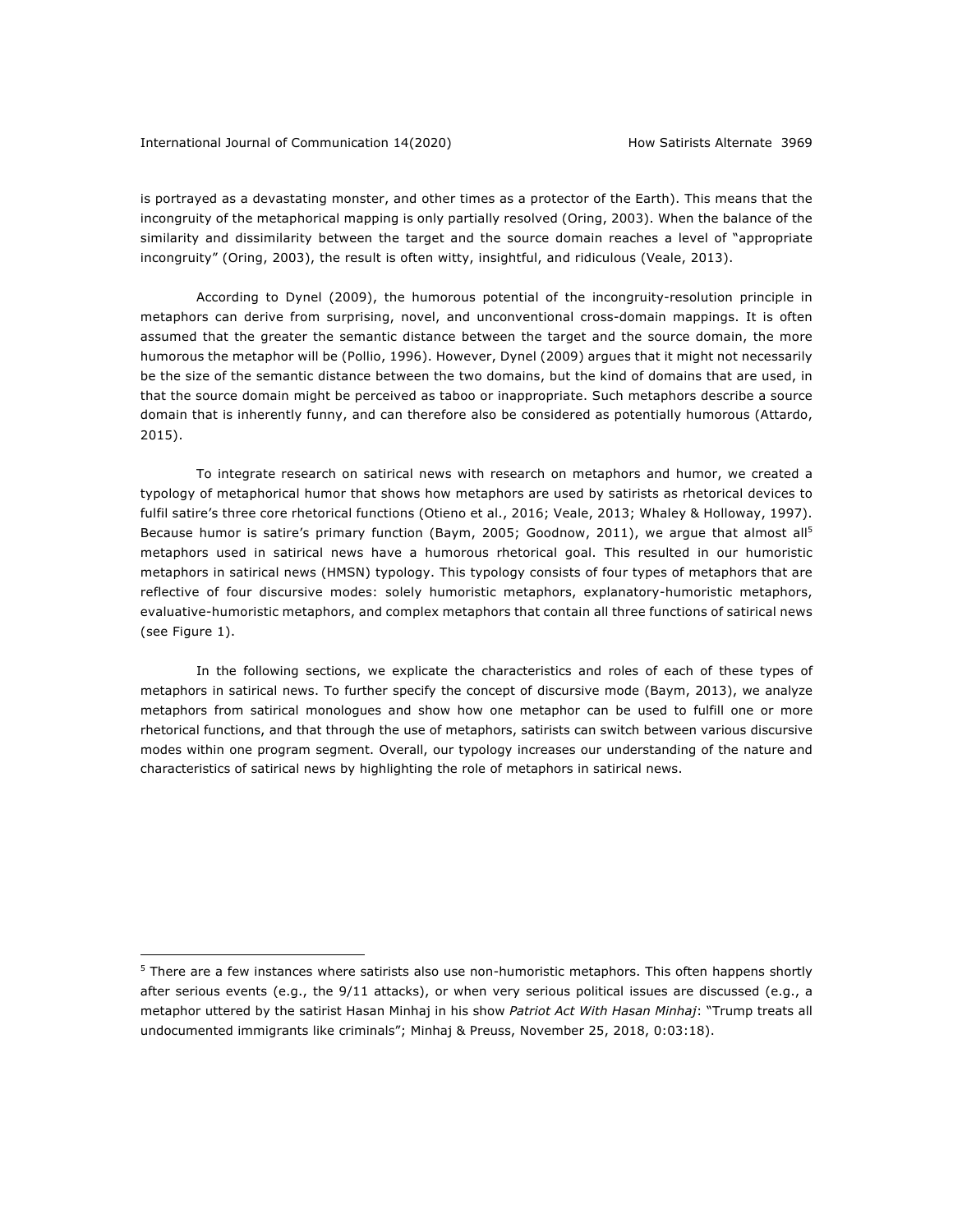

*Figure 1. The humoristic metaphors in satirical news (HMSN) typology.*

#### *Solely Humoristic Metaphors*

Satirical news balances providing humor, information, and criticism about political, economic, or social affairs (Caufield, 2008). Like metaphors (Lakoff & Johnson, 1980/2003), satirical news must contain a political, economic, or social target (Caufield, 2008), which serves as the object of humorous explanations and evaluations. However, in some cases, satirists use metaphors that do not contain a political, economic, or social target. We label this type as solely humoristic metaphors (see Figure 1). This type of metaphor is often used to make jokes about the satirist him- or herself or to explain parts of the satirical news program, for example:

(3) "You know, I tend to focus on the big, meaty stories. But sometimes, I like to scrape together the little greasy bits and mush them together with cornmeal to make news scrapple, in my segment . . . 'Meanwhile.'" (In *The Late Show With Stephen Colbert;* Katsir & Hoskinson, January 22, 2019, 00:00:01)

Example 3 employs the incongruity-resolution principle, as expressed in the GTVH (Attardo & Raskin, 1991), making the example humorous. The novel metaphor in Example 3 used in the introduction of Stephen Colbert's satirical monologue, contains a nonedible ("Meanwhile"—a news story segment in Colbert's satirical news show) versus edible (scrapple—a dish composed of a mush of pork scraps, cornmeal, wheat flower, and spices) script opposition. This script opposition is partially resolved by analogically applying characteristics from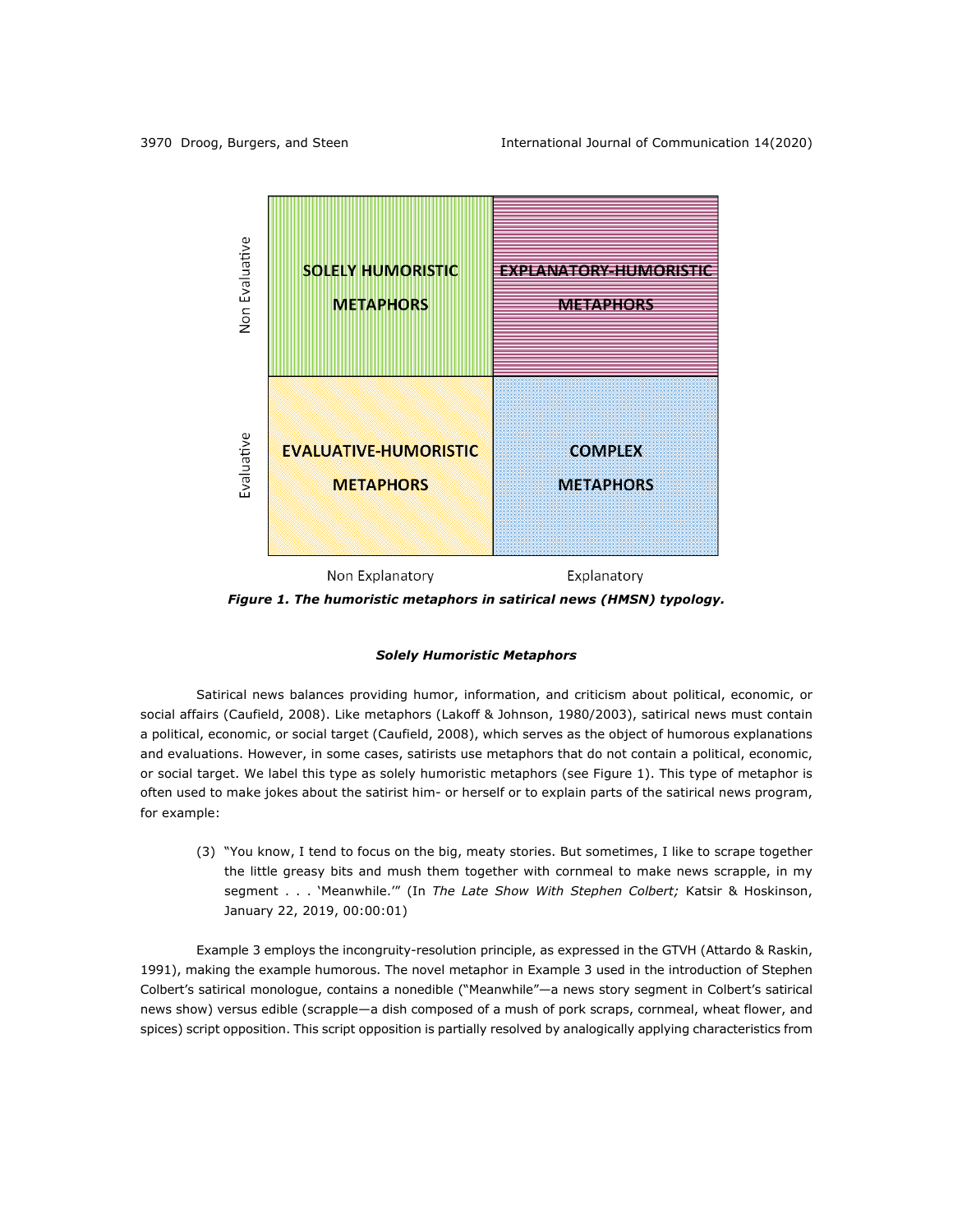the source domain "scrapple" onto the target domain "news stories in 'Meanwhile.'" This implies that Colbert's story segment is a collection of news stories that were not covered in other segments.

This example shows that metaphors can be used by satirists to explain certain nonpolitical, noneconomic, and nonsocial issues. On its own, this solely humoristic discursive mode, cannot be classified as "satirical," because the metaphor does not contain a political, economic, or social target (Caufield, 2008). However, when this discursive mode is used in combination with the other discursive modes in our HMSN typology, solely humoristic metaphors can contribute to the realizations of all rhetorical functions of satirical news, and can thereby still work as frames by giving meaning to the larger political, economic or societal topics that are discussed in the satirical news segment (Burgers, Konijn & Steen, 2016).

#### *Explanatory-Humoristic Metaphors*

Metaphors can help people make sense of political events such as presidential campaigns, policy issues, or political institutions (Otieno et al., 2016), by expressing concepts and ideas that are difficult to express literally. This means that metaphors are a suitable rhetorical device that satirists can use to fulfill the educational and humor functions of satirical news simultaneously, by trying to humorously explain difficult political topics to their audience (Baym, 2005; Holbert et al., 2011). In other words, metaphors can be reflective of an explanatory-humoristic discursive mode. This results in the second form in our typology: the explanatory-humoristic metaphors (see Figure 1).

Explanations are characterized by features that aid in understanding, such as specificity, clarity, and systematicity (Gentner, 1982). These types of metaphors are used to explain the unknown in terms of the known with the goal of sensemaking (Hoffman, Eskridge & Shelley, 2009). Simpson (2003) argues that the "conjunction of two domains of reference invites a fresh perspective, which, in the specific situation of satirical discourse, translates into a 'new way of seeing' a projected object of attack" (p. 143). Studies into the use and effects explanatory metaphors in other research areas show that these metaphors can have a positive influence on learning and comprehension (Cameron, 2002; Glynn & Takahashi, 1998). To illustrate these functions of metaphors in satirical news, consider the following two examples:

- (4) "There are actually three different divisions of ICE [U.S. Immigration and Customs Enforcement]. They are called HIS, OPLA, and ERO. Think of them like the Franco brothers. OPLA is like Tom Franco; he's irrelevant and you didn't know he existed until I said his name right now. ERO are the ones who do the aggressive shit—immigration rates, detaining people, cuffing construction workers. They are like James Franco; they attract the most media attention, they have to defend against claims of harassment. . . . The third branch is HSI. HSI is like Dave Franco; it puts out an uneven but at times respectable body of work quietly and methodically. Now, Dave isn't perfect, but he does the important shit, like cracking down on transnational crime." (In *Patriot Act With Hasan Minhaj*; Minhaj & Preuss, November 25, 2018, 0:04:42).
- (5) "Basically, think of getting a work visa [in the United States] as getting a backstage pass to see [South Korean boy band] BTS. Sure, it'll allow you to hang around for a bit, but you're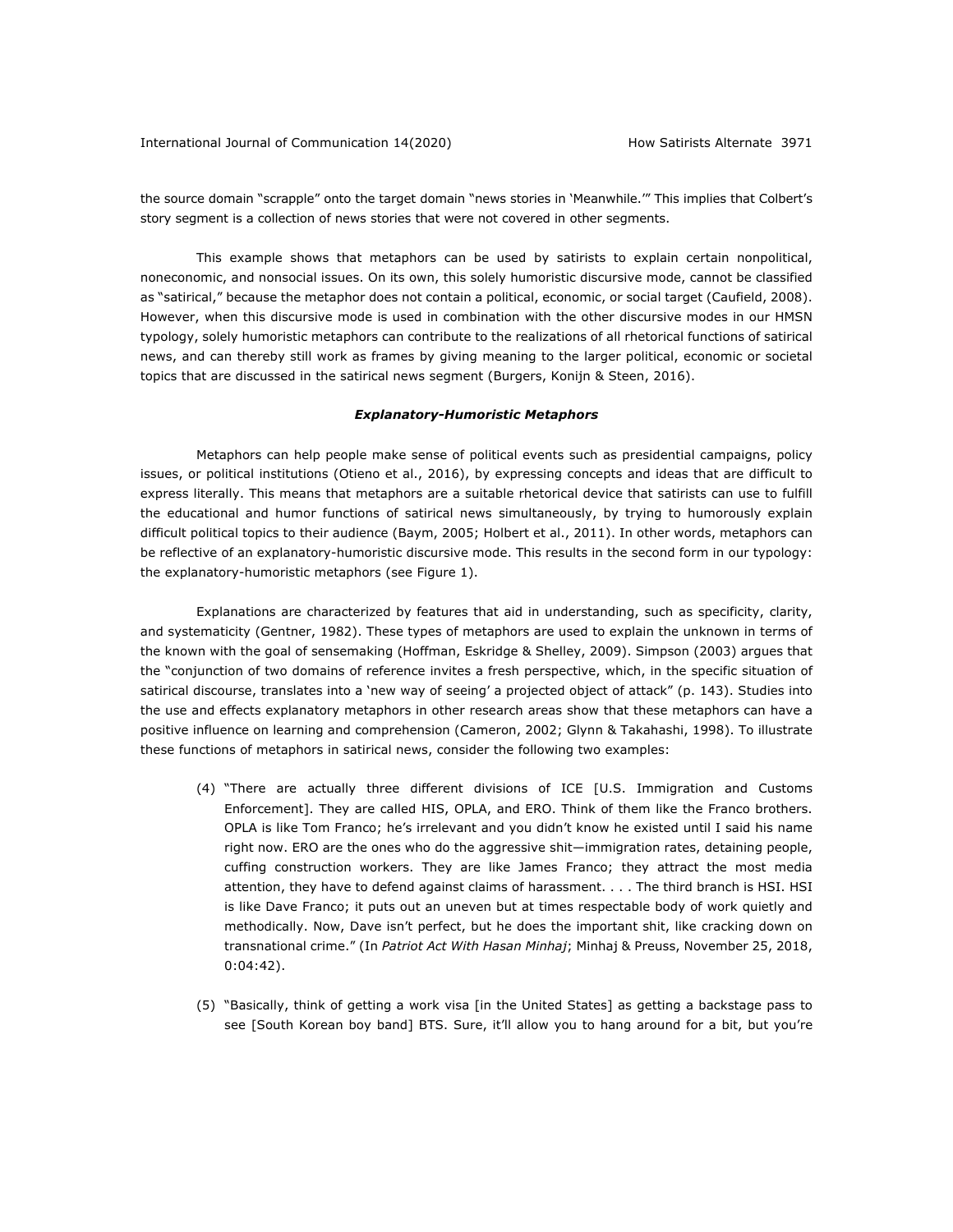probably not going to end up becoming part of the band." (In *Last Week Tonight With John Oliver*; Oliver & Perota, September 15, 2019, 0:10:15)

Examples 4 and 5 employ the incongruity-resolution principle (Attardo & Raskin, 1991), making the metaphors humorous. For instance, the novel and somewhat absurd metaphor in Example 4 contains a nonhuman (HIS, OPLA, and ERO, the three divisions of the government organization ICE) versus human (the Franco brothers, who are three famous brothers in the entertainment world) script opposition. In the novel metaphor in Example 5, John Oliver argues that when someone receives a work visa, this does not mean he or she is guaranteed to stay in the U.S. This example is humorous because it contains a politics (the rules for receiving a work visa) versus popular culture (getting a backstage pass for the popular boy band BTS) script opposition.

Moreover, the metaphors in Examples 4 and 5 are used to explain something to the audience. Through comparing the three divisions of ICE with the three Franco brothers, Example 4 explains that HIS, OPLA, and ERO have different tasks. Thus, this framing helps people comprehend the organizational structure of ICE, an American government organization that some viewers may know little about. The metaphor in Example 5 helps people make sense of the complexity of turning a work visa into a green card in America. This metaphor compares getting a work visa, which often precedes getting a green card, to getting a backstage pass to see BTS. This framing helps explain that getting a work visa does not necessarily guarantee a green card. Just like receiving a rare backstage pass to see BTS, it does not guarantee you a place in the boy band; you are only allowed to stay backstage (in America) for a while.

Such examples show that, although expressing a humorous discursive mode can be achieved in different ways, the humorous potential of the metaphor is typically based on the incongruity-resolution principle (Attardo & Raskin, 1991). In the examples above, satirists chose a source domain that is somewhat absurd and/or ridiculous, to increase the dissimilarity between the target and the source domain. This means that in the case of humorous metaphors (compared with non-humorous ones), the comparison between the target and the source domain is not only used to show similarities but also to emphasize dissimilarities between the concepts. It is exactly that contrast (the balance of similarity and dissimilarity, i.e., appropriate incongruity; Oring, 2003) that makes these metaphors humorous.

Moreover, these examples illustrate that, by choosing source domains that are novel, absurd, and/or somewhat ridiculous, satirists are not only trying to express humorous intent but also try to educate their audience, by explaining something unknown in terms of something known, making difficult and abstract political or societal topics easier to comprehend. Therefore, these metaphors are reflective of an explanatory-humoristic discursive mode. Although these metaphors are meant to be explanatory, that does not necessarily mean that they will always contribute to people's sensemaking. Sometimes, metaphors may confuse rather that clarify; this can, for example, happen when the dissimilarities between the two domains are too large, or when the source domain is unknown to the public (e.g., when the audience does not know the Franco brothers or BTS; Attardo & Raskin, 1991; Hoeken et al., 2009).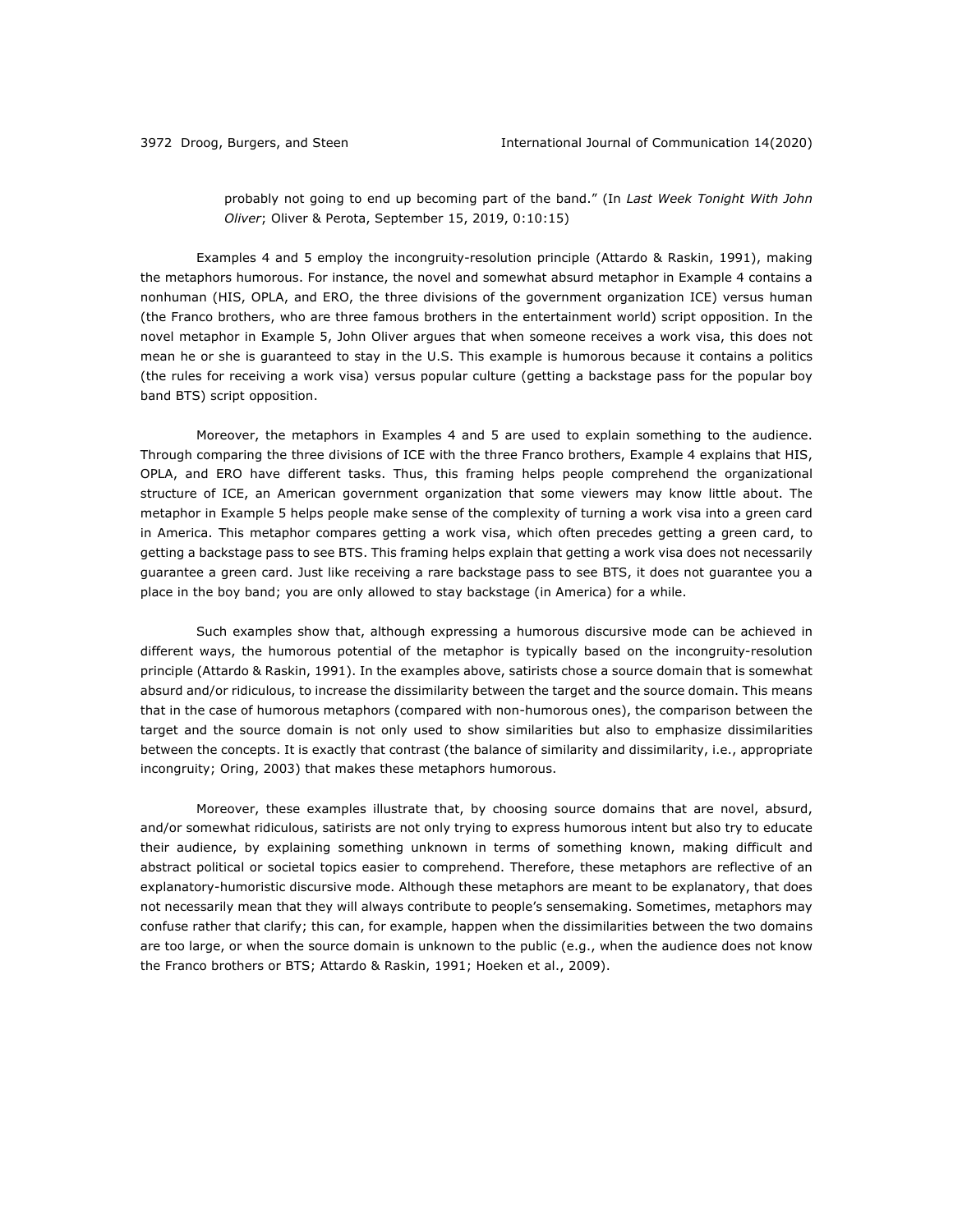# *Evaluative-Humoristic Metaphors*

Metaphors can add evaluative meaning to political issues— by for example, using "humor and ridicule to attack the opponent in a condensed, quotable form perfectly adapted for the media" (Whaley & Holloway, 1997, p. 294). This means that metaphors are a suitable rhetorical device that satirists can use to fulfil the criticism and humor functions of satirical news simultaneously, by humorously attacking the status quo (Baym, 2005; McClennen & Maisel, 2014). In other words, metaphors can be reflective of an evaluative-humoristic discursive mode. This results in the third form in our typology: the evaluativehumoristic metaphors (see Figure 1).

Research into the use and effects of evaluative metaphors<sup>6</sup> shows that they can negatively affect precursors to persuasion (Whaley, 1997), such as individuals' likability ratings of the communicator, and indirectly (through likability) influence the attitude toward the position advocated in the message (Whaley & Wagner, 2000). To illustrate these functions of metaphors in satirical news, consider the following two examples:

- (6) "Our [American] representatives are like badly trained dogs; we can pretend that they're following our orders, but they'll mostly just do whatever they want and take huge shits on all the things you care about." (In *The Jim Jefferies Show*; Reich & McAloon, October 9, 2018, 0:00:16)
- (7) "So, Trump wants to strip away the constitutional rights of immigrants, but when it's his own aides being investigated, he suddenly sounds like a guy being dragged away from the buffet for trying to put shrimp in his pockets: 'How dare you!'" (In *Late Night With Seth Meyers*; Baze & Vietmeier, June 26, 2018, 0:10:10)

Examples 6 and 7 employ the incongruity-resolution principle (Attardo & Raskin, 1991), making the metaphors humorous. For instance, the novel and slightly inappropriate (e.g., poorly trained dogs that relieve themselves) metaphor in Example 6 contains a human (American representatives) versus animal (poorly trained dogs) script opposition. The absurd and ridiculous metaphor in Example 7 contains a politics (Donald Trump making decisions about the rights of immigrants) versus childish behavior (being dragged away from the buffet) script opposition.

However, Examples 6 and 7 are different from Examples 4 and 5, in that Examples 6 and 7 contain an evaluation about a political actor or object. In satirical news, evaluative metaphors serve as social attacks, by critiquing a political object, by challenging a political actor's claim, or by exposing their fallacious reasoning (Whaley & Holloway, 1997). A humoristic metaphor in satire is therefore evaluative if it (in)directly casts an opinion about a certain political object. The metaphor in Example 6 frames the issue of American politics and politicians and is evaluative because Jim Jefferies casts a negative opinion about the American

<sup>6</sup> The studies mentioned (Whaley, 1997; Whaley & Wagner, 2000, and later in the article Colston, 2000; Colston & Gibbs, 1998) talk about the persuasive effects of rebuttal analogies. Analogies are not necessarily always metaphorical, but they can be. Almost all rebuttal analogies used in the stimulus materials of these experiments were metaphorical in nature.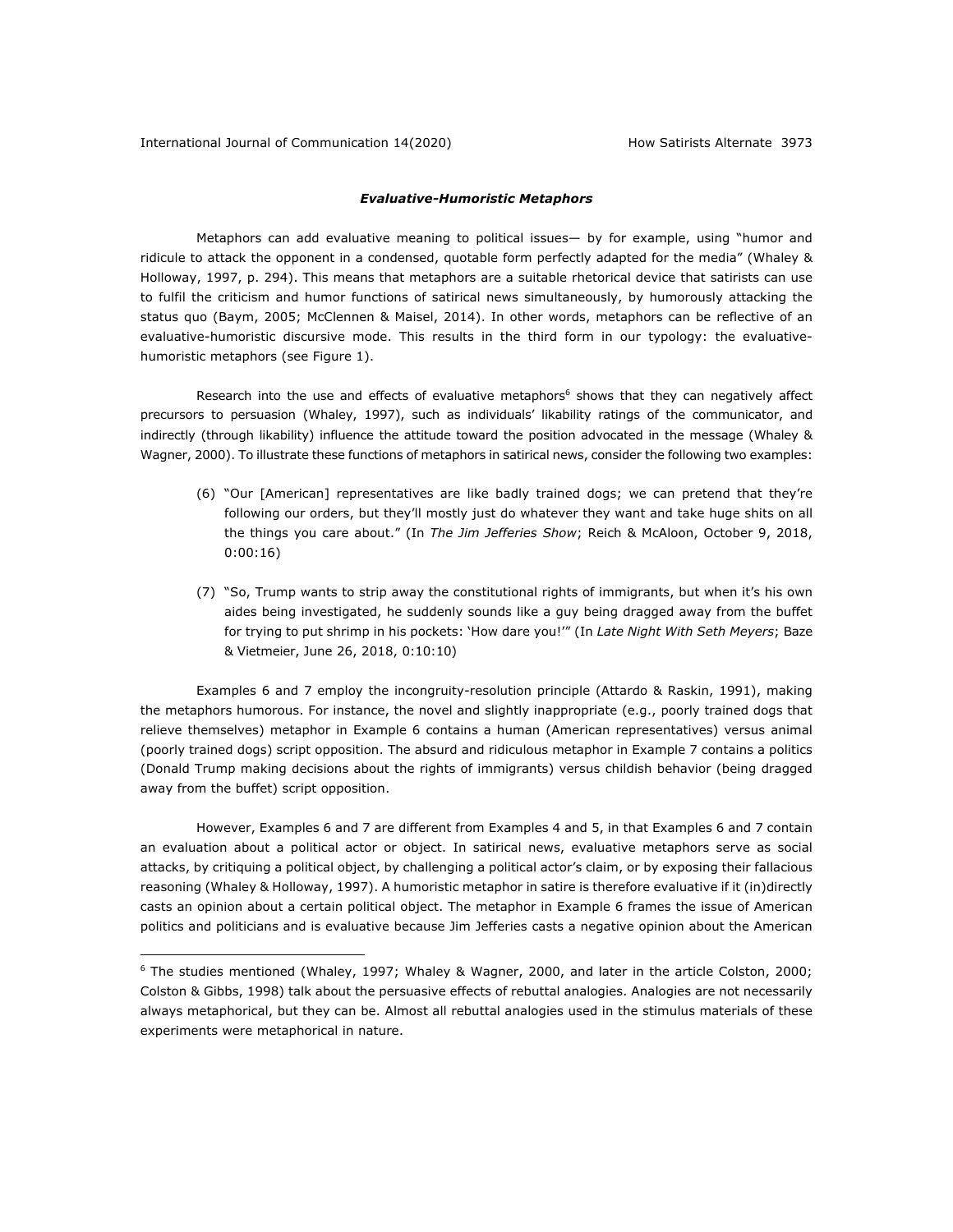representatives, by implying that they do not care about "the people." In Example 7, Seth Meyers indirectly communicates that he sees Donald Trump's behavior as hypocritical through the comparison between "stripping away the constitutional rights of immigrants" and "being dragged away from a buffet." This metaphor therefore casts a negative evaluation about Trump's actions.

In relation to the evaluative nature of satirical news, an important distinction can be made between Horatian and Juvenalian satire (Knight, 2004; Simpson, 2003). Horatian satire is characterized as a light form of criticism (Holbert et al., 2011) and is often classified as comedy, optimistic and gentle in tone (Knight, 2004; Simpson, 2003). By contrast, Juvenalian satire is characterized as a harsher form of criticism, and is often classified as tragedy, pessimistic and more acidic in tone (Knight, 2004; Simpson, 2003). To the best of our knowledge, no empirical studies have investigated on which message elements these different types of criticism really differ, and how (LaMarre, Landreville, Young, & Gilkerson, 2014). Scholars argue that satirical news shows, such as *Full Frontal With Samantha Bee* (Kaye, 2020), are more Juvenalian in tone (Holbert et al., 2011), whereas shows such as *The Daily Show* are more Horatian (Baym, 2005). Nevertheless, satirists often use multiple forms of satire in their shows, making it important not to categorize entire shows as either Juvenalian or Horatian satire (Holbert, 2016; Holbert et al., 2011; LaMarre et al., 2014). We integrate the distinction between Horatian and Juvenalian satire into our HMSN typology by further specifying the discursive mode of humoristic-evaluative metaphors through Holbert's (2016) political satire appropriateness (PSA) Model.

To assess how "harsh" these metaphorical humoristic attacks are, we can use the folly, vice, sin division proposed by Holbert (2016), by applying it on the content of the evaluative-humoristic metaphor. In his PSA model, Holbert argues that the folly-vice-sin-quotient is one of the two factors that determine what and when political objects are likely to attract satire's attention. Although Holbert does not provide a further definition for these categories, the *Macmillan Dictionary–American English Edition* indicates that folly can be described as "a way of thinking or behaving that is stupid and careless, and likely to have bad results," ("folly," n.d., def. 1) vice can be seen as "a bad habit or personal quality" ("vice," n.d., def. 1) and sin is defined as "an action or way of behaving that you think is morally wrong" ("sin," n.d., def. 2). This classification thus ranges from slightly bad (folly, e.g., a politician making a gaffe in a public performance), to bad (vice, e.g., a politician having an affair), to very bad (sin, e.g., a politician lying under oath).

Comparing the assessment of the behavior of the political object in the target domain of the metaphor on folly, vice, or sin with the assessment of the behavior of the object in the source domain of the metaphor on folly, vice, or sin can provide an indication of the harshness of the humoristic attack. In particular, when the behavior of the political object in the target domain of a metaphor is categorized as vice or sin, whereas the behavior of the object in the source domain of a metaphor is only categorized as folly, the criticism in the humoristic metaphor can be seen as "mild," as is the case in Example 7. In this metaphor, the target "stripping away the constitutional rights of immigrants" can be seen, in the view of Democrats, as vice or even sinful behavior, whereas the source "sounding like a guy who is being dragged away from the buffet for trying to put shrimp in his pockets" is a somewhat "milder" form of bad behavior; the example can therefore be considered as illustrating folly. The classification of the target behavior and the source behavior in this metaphor is unequal, which results in a mild form of criticism (i.e., this metaphor is more Horatian in tone).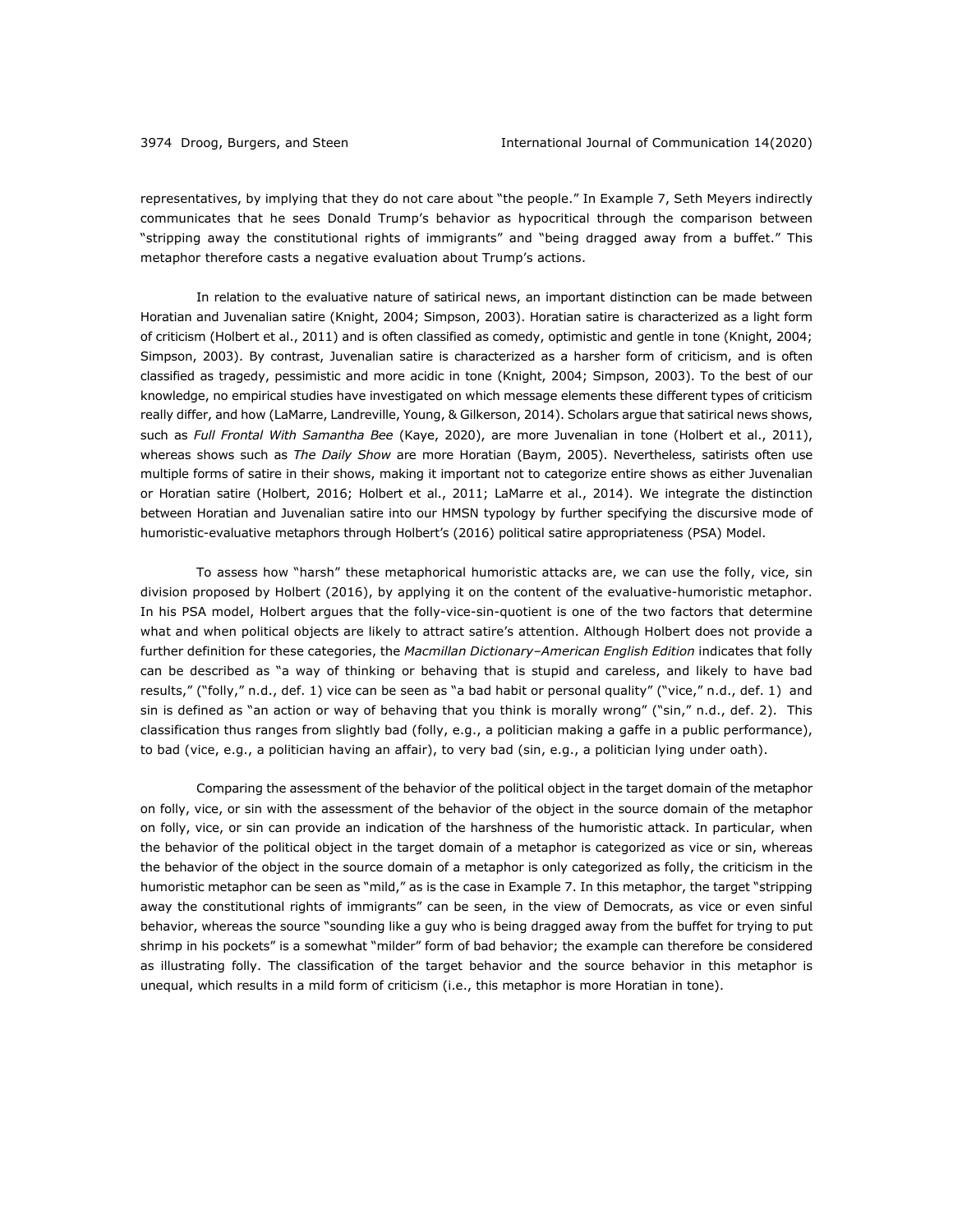When both the target and source behaviors fall into the same category (e.g., both folly), the evaluative-humoristic metaphor can be seen as not too harsh and not too mild, but as "moderate" (i.e., this metaphor can be placed somewhere between Horatian and Juvenalian satire). This is, for instance, reflected in Example 6, where both the selfish behavior of the representatives in America in the target domain of the metaphor, as well as the behavior of the poorly trained dogs in the source domain of the metaphor, can be categorized as folly. This means that the degree of criticism in the source domain, justifies and is appropriate to the degree of "bad" behavior of the political object in the target domain.

In addition, another possibility entails that the political object in the target domain of the metaphor falls into the category of "folly" and the behavior of the object in the source domain falls into the category of "sin," then the criticism can be seen as harsh (because of the mismatch between the behavior in the target domain and the criticism in the source domain), as is the case in Example (8), from *The Opposition With Jordan Klepper*. In his show, Klepper parodies far-right conservative Internet personalities. In this example, Klepper's ironic persona responds to the news that Trump had the second-highest presidential approval rating within the Republican Party:

(8) "But Opposers [audience of the show], let's stay humble about this winning, because like George W. Bush on 9/11, we didn't do it alone." (In *The Opposition With Jordan Klepper*; Klepper & O'Neil, June 28, 2018, 0:00:16)

Because Klepper assumes an ironic persona, almost anything he says while being in character can be ironically interpreted. In this example, Klepper compares the high presidential approval ratings in the Republican Party for President Trump with the horrible 9/11 terroristic attacks. He also indirectly hints about the comparison between the alleged aid the Trump campaign received from Russia, and conspiracy theories that claim President George W. Bush orchestrated 9/11. In the view of liberals, these high presidential approval ratings can be seen as folly or vice, whereas the 9/11 terroristic attack was definitely a sinful act. Therefore, this metaphorical attack can be seen as "harsh," because the comparison with the sinful source behavior is not justified in relation to the lighter target behavior (i.e., this metaphor is more Juvenalian in tone). When Klepper uttered this metaphor, the public started groaning.

Overall, these examples show that evaluative-humoristic metaphors can be reflective of various degrees of harshness. How this categorization should be further defined and operationalized so that it can reliably be applied to large data sets, is a very complex task, which should receive more attention in the future. Furthermore, these examples show that the use of other rhetorical devices, such as verbal irony and hyperbole, can also enhance the strength of the metaphorical attack on a political object. Although these metaphors reflect various degrees of harshness, that does not necessarily mean that they will always be perceived as such by the receiver. It is often assumed that individuals who identify with the aggressor rather than the victim of a joke perceive the joke as being more humorous (Ferguson & Ford, 2008). This means that Democrats may be likelier than Republicans to perceive a moderate to harsh satirical attack on a Republican politician as funny and appropriate, and vice versa.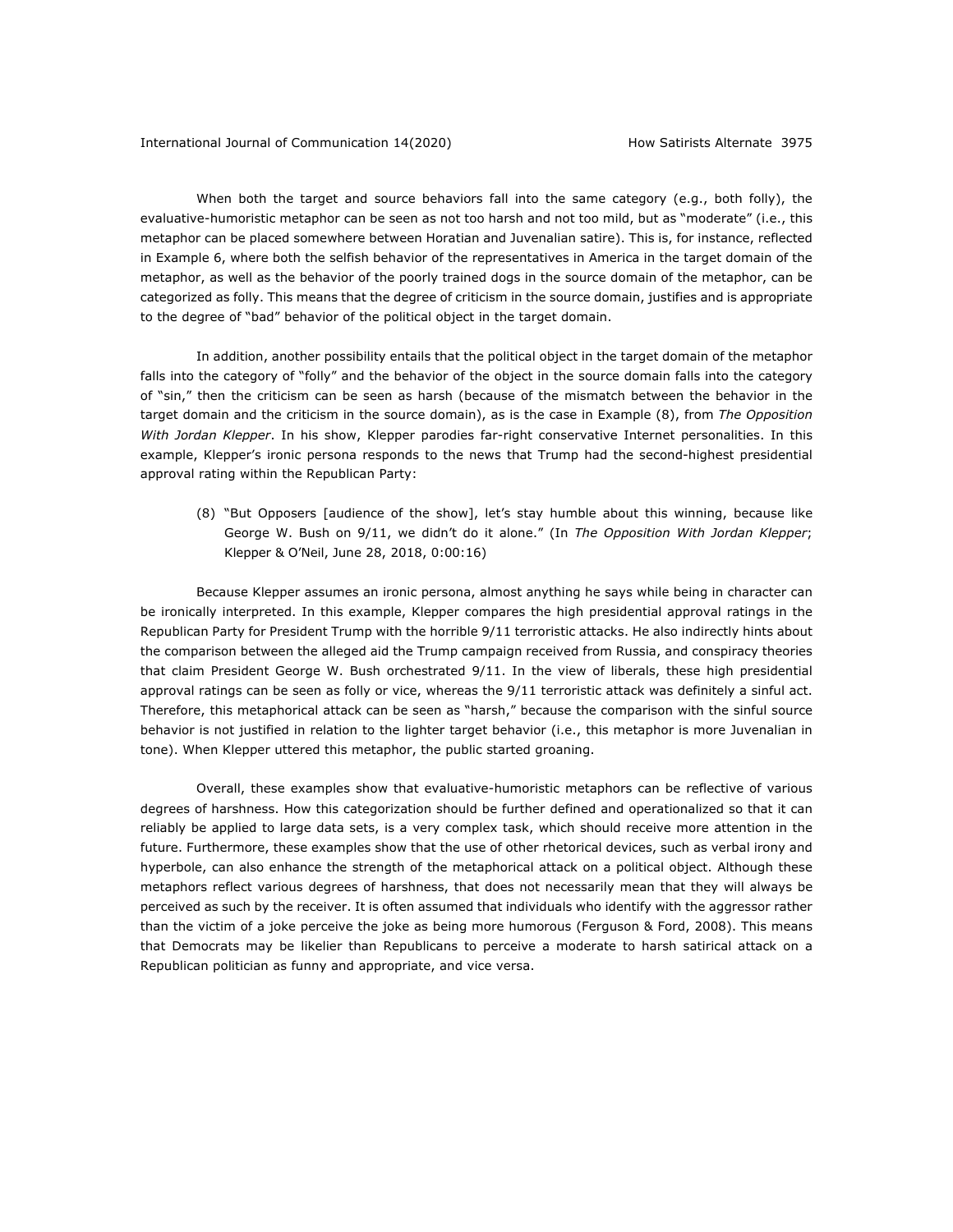### *Complex Metaphors*

Although the metaphors used in the previous sections illustrated how the discursive modes used in satirical news consist of one or a combination of two rhetorical functions, all three rhetorical functions can be realized through the use of a single metaphor. This means that metaphors are able to simultaneously express humorous intent, explain something to the audience, and criticize structures of powers. In other words, metaphors can be reflective of an evaluative-explanatory-humoristic (i.e., complex) discursive mode. This results in the last and fourth form in our typology: the complex metaphors (see Figure 1). To illustrate these functions of metaphors in satirical news, consider the following examples:

- (9) "[The clothing brand] Supreme is a cultural phenomenon built on hype. And if you don't know what hype is . . . Hype is kind of a big excitement that has a deep emptiness at its core, like New Year's Eve or the Democratic Party." (In *Patriot Act With Hasan Minhaj*; Minhaj & Preuss, November 18, 2018, 0:02:54)
- (10)"Because one of the problems with a roaring economy is that it tends to make people put up with a bad president. It's like great sex in bad relationship, when the sex is good, all the annoying things your partner does are forgiven. That's what we're in right now: the good sex economy. I just want America to say about Trump what everybody in a relationship says when the hot sex wears off: What the fuck am I doing with this person?" (In *Real Time With Bill Maher*; Maher & Casey, June 22, 2018, 0:06:13)

Examples 9 and 10 are different from all other examples used above, in that they fulfil the three core functions of satirical news simultaneously. First of all, the novel and sometimes absurd metaphors in Examples 9 and 10 are both humorous, and employ the incongruity-resolution principle (Attardo & Raskin, 1991). Example 9, for instance, contains a popular culture (hype) versus political (Democratic party) script opposition, and Example 10 contains a non-sex (putting up with a bad president) versus sex (great sex in a bad relationship) script opposition.

Second, these humoristic metaphors fulfil the educational function of satirical news, making these examples both explanatory. This is reflected in Example 9, in which the comparison with New Year's Eve or the Democratic Party defines hype. The metaphor in Example 10 provides a frame about America's society and helps people make sense of America's current economic and societal situation.

Finally, Examples 9 and 10 fulfil the criticism function of satirical news, making them evaluative as well. In Example 9, this is demonstrated by Hasan Minhaj indirectly casting a negative opinion about the Democratic Party, in that he implies that the Democratic Party has a deep emptiness at its core. In addition, Bill Maher in Example 10 also indirectly communicates that, in his opinion, America should replace Donald Trump, by comparing him with a sex partner whom you should say goodbye to when the "hot sex wears off."

Overall, Examples 9 and 10 illustrate that metaphors can simultaneously express humorous intent, explain difficult political topics, and criticize structures of power when talking about political, economic, or societal issues. This makes the use of metaphors a useful, versatile, and fruitful rhetorical device for satirists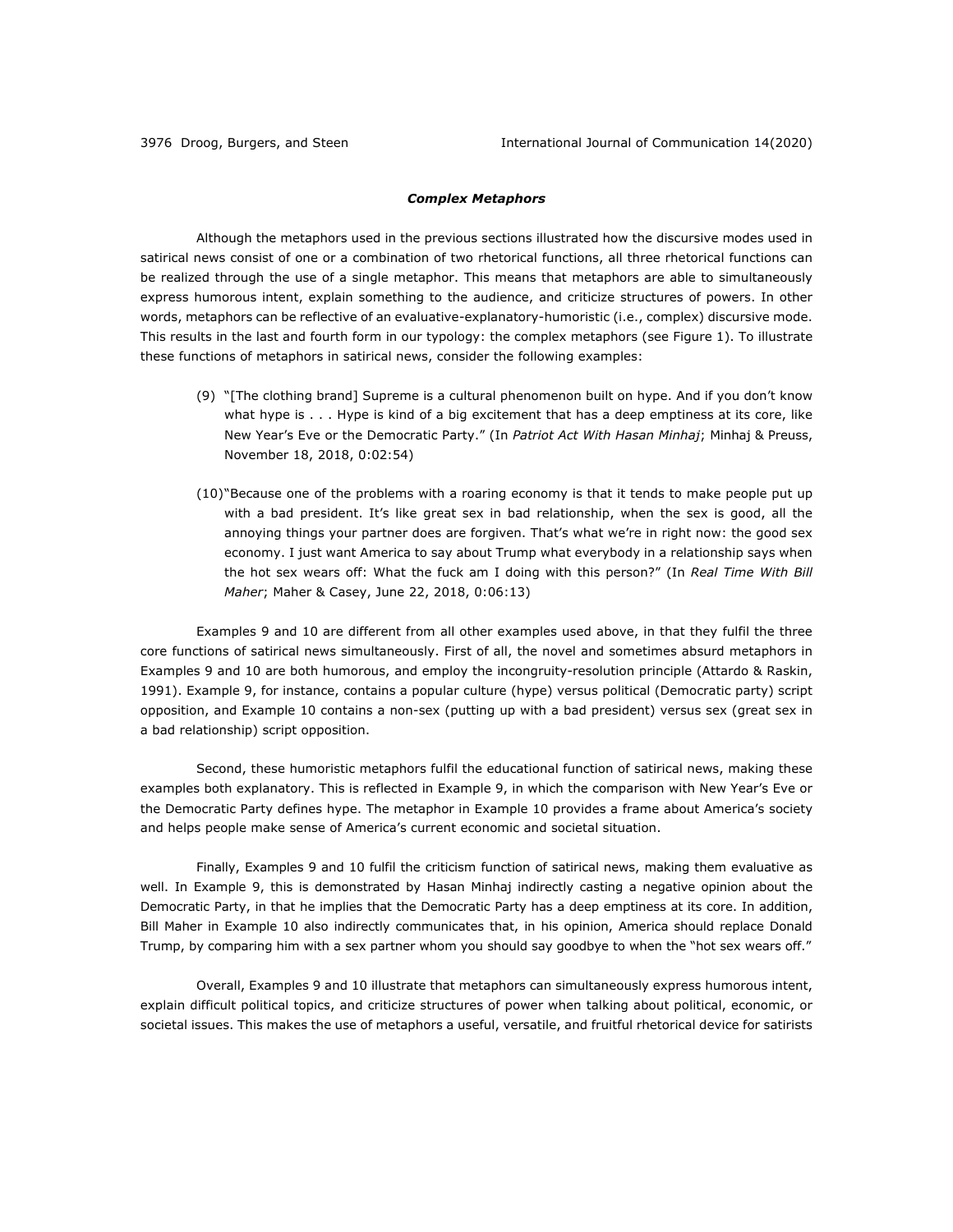to achieve their rhetorical goals. However, satirists will probably use some combinations of rhetorical functions (i.e., a discursive mode) in certain situations more than other combinations of rhetorical functions, depending on the topic and the location of that topic in the satirical show.

#### **Research Agenda**

In this article, we took on the question of how satirists use metaphors as a rhetorical device to realize and switch between various discursive modes in this hybrid genre. We have shown through an interdisciplinary link between discursive modes (Baym, 2013), figurative framing theory (Burgers, Konijn & Steen, 2016), and the GTVH (Attardo & Raskin, 1991), that the concept of discursive mode (Baym, 2013) not only contrasts specific segments within a genre but can also be used to contrast rhetorical functions within the same program segment. We thus demonstrated that the concept discursive mode (1) also applies to a more specific level of analysis, and that (2) discursive modes are not necessarily competing and mutually exclusive, in that switching between discursive modes is possible within one program segment. This categorization broadens our understanding of the nature and characteristics of the hybrid genre of satirical news, in that these various forms of metaphors have important implications for talking about and understanding politics (Baym, 2013; Burgers, Konijn & Steen, 2016). We argue that these metaphors can shape public discourse by giving meaning to the societal and political issues discussed in satirical news (Burgers, Konijn & Steen, 2016), in that these metaphors frame these issues by trying to humorously explaining and/or by humorously criticizing them.

Through our HMSN typology, we have established a framework for further systematic research into the use of metaphors as a means of reflecting various discursive modes in satirical news, in that it makes all the types of discursive modes visible and explicit. A key issue to be addressed in future research is how metaphors are used as realizations of discursive modes in other segments of satirical news shows beyond monologues—for example, in the political interviews that were the subject of study in the research of Baym (2013), or in other satirical segments, such as political sketches in shows like *Saturday Night Live*. Additional studies are needed to investigate when and why satirists use certain discursive modes more than others when addressing certain political, economic, or societal issues.

Moreover, according to Baym (2013) "particular genres may lend themselves more readily to particular discursive modes or erect greater barriers to the articulation of others" (p. 16). To further expand the concept of discursive mode, it might therefore be useful to assess whether this typology can also be applied to other humorous media genres, such as sitcoms, romantic comedies, or stand-up comedy.

Furthermore, in addition to metaphors, other rhetorical devices, such as verbal irony and hyperbole, can be used by satirist as a means to reflect various discursive modes (Simpson, 2003; Young, Bagozzi, Goldring, Poulsen, & Drouin, 2017). Research has shown that these rhetorical devices can play an important role in evaluative-humoristic metaphors, in that the degree of "social attack" of the metaphor is directly linked to the exaggeration (hyperbole) of the target domain of the metaphor (Whaley & Holloway, 1997). The more exaggerated the source domain, the more ridicule and humor the metaphor creates. Moreover, according to Colston and Gibbs (1998), verbal irony is a crucial component of evaluativehumoristic metaphors. In various experimental studies, Colston (2000) shows that ironic evaluative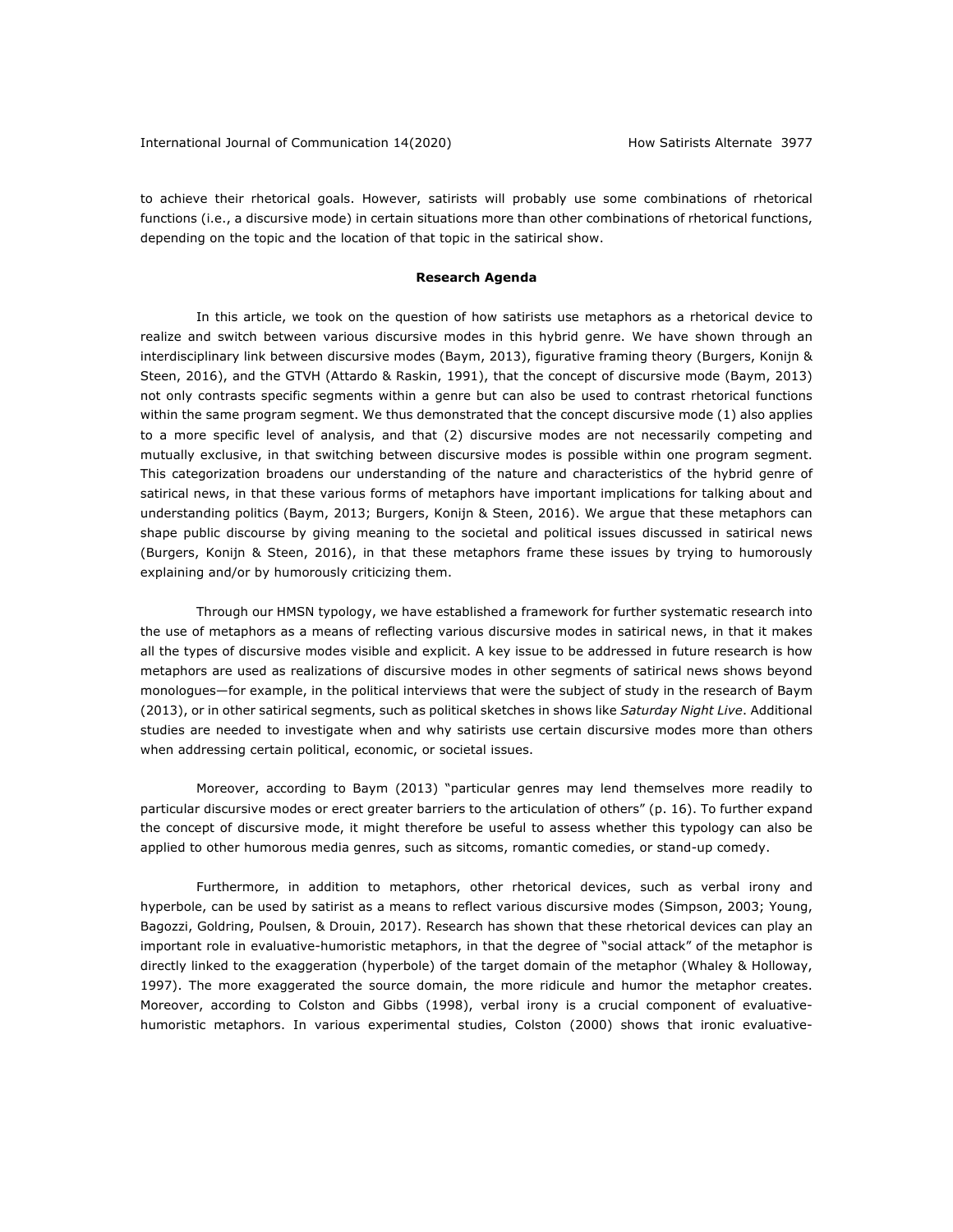humoristic metaphors are more argumentative and perceived as more of a "social attack" than are nonironic evaluative-humoristic metaphors.

In addition, figurative framing theory claims that the use of frames that consist of combinations of irony, hyperbole, and metaphor can have an impact beyond the use of each of these devices in isolation (Burgers, Konijn & Steen, 2016). The use of two or more rhetorical devices makes it harder for the audience to challenge the message. When two or more rhetorical devices operate at the same time (e.g., when the satirist Jordan Klepper uses an ironic metaphor), it becomes difficult for the viewer to pin down satirists on their words (Burgers, Konijn & Steen, 2016). Future research should therefore be concerned with how and when rhetorical devices (e.g., metaphor, irony, hyperbole) are used, in isolation or in combination, to realize various discursive modes. However, when studying the use of other, or combinations of, rhetorical devices, researchers should consider that rhetorical devices such as hyperbole and verbal irony are inherently evaluative (Burgers, van Mulken & Schellens, 2011; Burgers, Brugman, Renardel de Lavalette, & Steen, 2016). Hyperbole and verbal irony thus cannot perform all of the same (combinations of) rhetorical functions as metaphors in satirical news.

Another step to further the research on the theoretical concept of discursive modes concerns how viewers respond to various discursive modes within the same segment (Baym, 2013). To investigate how the various metaphorical discursive modes in the HMSN typology can affect viewers, it is important to consider how metaphors are processed. Novel, direct metaphors are often processed by comparison, whereas familiar, indirect metaphors are often processed by categorization (Bowdle & Gentner, 2005). The analogical processing of a novel, direct metaphor consists of three stages: access, mapping, and inference (Gentner & Markman, 1997). The access phase consists of an individual retrieving the source domain of the metaphor from his or her long-term memory. When the target domain is activated in the brain, the mapping phase in initiated, in which structural similarities between the target and the source domain are identified and aligned. This mapping phase is a necessary step for individuals to eventually generate inferences about the target domain of the metaphor (Gentner & Markman, 1997). An important question to address in future research is whether the use of the four discursive modes in our HMSN typology might also lead to differences in processing, and if this in turn might affect the informative and persuasive potential of these metaphors.

### **Conclusion**

The goal of this article was to gain more insight into the nature and characteristics of the hybrid genre of satirical news, by further specifying the concept of discursive mode. We introduced the HMSN typology of metaphorical humor containing various forms of humoristic metaphors that reflect four different discursive modes. With this typology, we first of all showed that metaphors can be used as a means to operationalize satire's three core rhetorical functions, which are the building blocks of discursive modes. Second, we demonstrated that the concept of discursive mode also applies to a more specific level of analysis, and that discursive modes are not necessarily competing and mutually exclusive, in that switching between discursive modes is possible within one program segment. Overall, this typology gives us a better understanding of the hybrid genre of satirical news, and how the use of metaphors can frame public discourse by giving meaning to the important and relevant societal and political issues discussed in satirical news.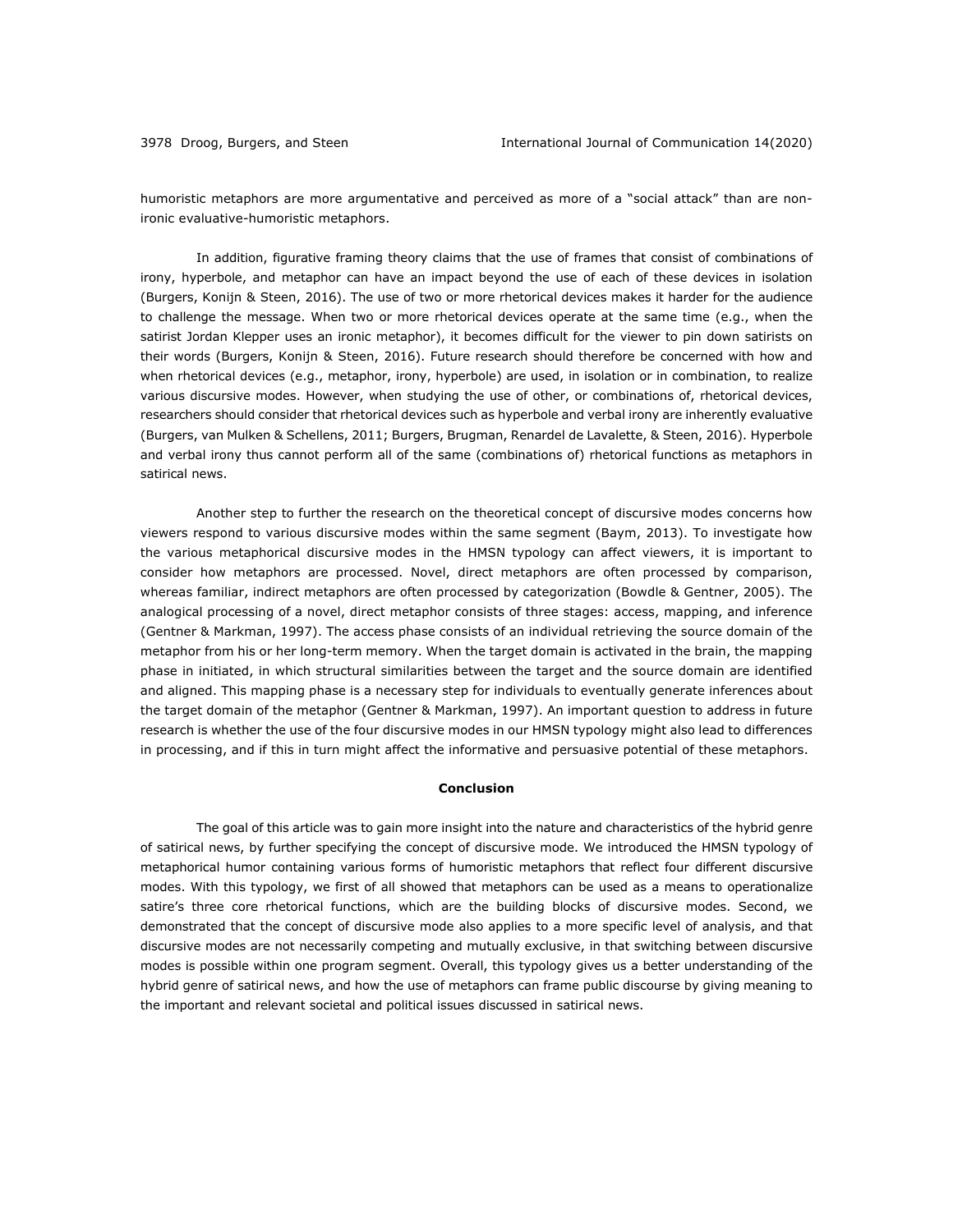## **References**

- Attardo, S. (2015). Humorous metaphors. In G. Brône, K. Feyaerts, & T. Veale (Eds.), *Cognitive linguistics and humor research* (pp. 91–110). New York, NY: Mouton de Gruyter.
- Attardo, S., & Raskin, V. (1991). Script theory revis(it)ed: Joke similarity and joke representation model. *International Journal of Humor Research, 4*(3/4), 293–348. doi:10.1515/humr.1991.4.3-4.293
- Baym, G. (2005). *The Daily Show*: Discursive integration and the reinvention of political journalism. *Political Communication, 22*(3), 259–276. doi:10.1080/10584600591006492
- Baym, G. (2010). *From Cronkite to Colbert: The evolution of broadcast news.* New York, NY: Oxford University Press.
- Baym, G. (2013). Political media as discursive modes: A comparative analysis of interviews with Ron Paul from *Meet the Press, Tonight, The Daily Show*, and *Hannity*. *International Journal of Communication, 7*, 489–507. doi:1932-8036/20130005
- Baze, A. (Writer), & Vietmeier, A. (Director). (2018, June 26). A closer look [Television series episode]. In L. Michaels (Executive Producer), *Late Night with Seth Meyers.* New York, NY: NBC.
- Bougher, L. D. (2012). The case for metaphor in political reasoning and cognition. *Political Psychology, 33*(1), 145–163. doi:10.1111/j.1467-9221.2011.00865.x
- Bowdle, B. F., & Gentner, D. (2005). The career of metaphor. *Psychological Review, 112*(1), 193–216. doi:10.1037/0033-295X.112.1.193
- Brugman, B. C., Burgers, C., & Vis, B. (2019). Metaphorical framing in political discourse through words vs. concepts: A meta-analysis. *Language and Cognition, 11*(1) 1–25. doi:10.1017/langcog.2019.5
- Burgers, C., Brugman, B. C., Renardel de Lavalette, K. Y., & Steen, G. J. (2016). HIP: A method for linguistic hyperbole identification in discourse. *Metaphor and Symbol, 31*(3), 163–178. doi:10.1080/10926488.2016.1187041
- Burgers, C., Jong Tjien Fa, M., & de Graaf, A. (2019). A tale of two swamps: Transformations of a metaphorical frame in online partisan media. *Journal of Pragmatics, 141*, 57–66. doi:10.1016/j.pragma.2018.12.018
- Burgers, C., Konijn, E. A., & Steen, G. J. (2016). Figurative framing: Shaping public discourse through metaphor, hyperbole, and irony. *Communication Theory, 26*(4), 410–430. doi:10.1111/comt.12096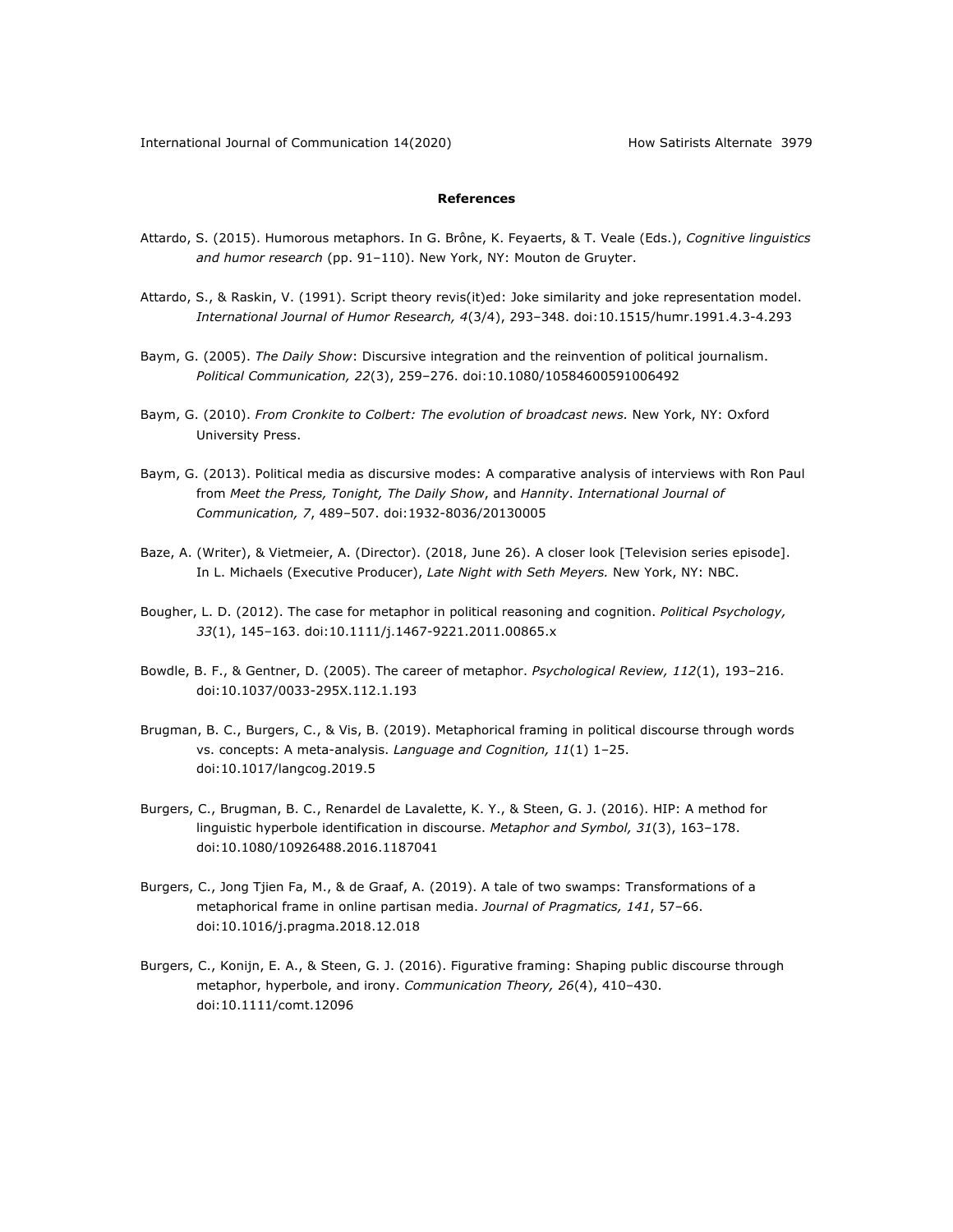- Burgers, C., Renardel de Lavalette, K. Y. & Steen, G. J. (2018). Metaphor, hyperbole, and irony: Uses in isolation and in combination in written discourse. *Journal of Pragmatics, 127*(1), 71–83. doi:10.1016/j.pragma.2018.01.009
- Burgers, C., van Mulken, M., & Schellens, P. J. (2011). Finding irony: An introduction of the verbal irony procedure (VIP). *Metaphor and Symbol, 26*(3), 186–205. doi:10.1080/10926488.2011.583194
- Cameron, L. (2002). Metaphors in the learning of science: A discourse focus. *British Educational Research Journal, 28*(5), 673–688. doi:10.1080/0141192022000015534
- Caufield, R. P. (2008). The influence of "infoenterpropagainment": Exploring the power of political satire as a distinct form of political humor*.* In J. C. Baumgartner & J. S. Morris (Eds.), *Laughing matters: Humor and American politics in the media age* (pp. 3–20). New York, NY: Routledge.
- Chandler, D. (1997). *An introduction to genre theory.* Retrieved from https://web.archive.org/web/20150403010917/http://visualmemory.co.uk/daniel/Documents/intgenre/intgenre6.html
- Charteris-Black, J. (2011). *Politicians and rhetoric: The persuasive power of metaphor.* Basingstoke, UK: Palgrave Macmillan.
- Colston, H. L. (2000). Comprehending speaker intent in rebuttal analogy use: The role of irony mapping, absurdity comparison and argumentative convention*. Language and Speech, 43*(4), 337–354. doi:10.1177/00238309000430040101
- Colston, H. L., & Gibbs, R. W., Jr. (1998). Analogy and irony: Rebuttal to "rebuttal analogy." *Metaphor and Symbol, 13*(1), 69–75. doi:10.1207/s15327868ms1301\_5
- Creeber, G. (2015). *The television genre book.* London, UK: Bloomsbury.
- Dynel, M. (2009). Creative metaphor is a birthday cake: Metaphor as the source of humour. *Metaphorik.de, 17*, 27–48.
- Entman, R. M. (1993). Framing: Toward clarification of a fractured paradigm. *Journal of Communication, 43*(4), 51–58. doi:10.1111/j.1460-2466.1993.tb01304.x
- Ferguson, M. A., & Ford, T. E. (2008). Disparagement humor: A theoretical and empirical review of psychoanalytic, superiority, and social identity theories. *Humor, 21*(3), 283–312. doi:10.1515/HUMOR.2008.014
- Folly [Def. 1]. (n.d.). In *The Macmillan Dictionary*. Retrieved from https://www.macmillandictionary.com/dictionary/british/folly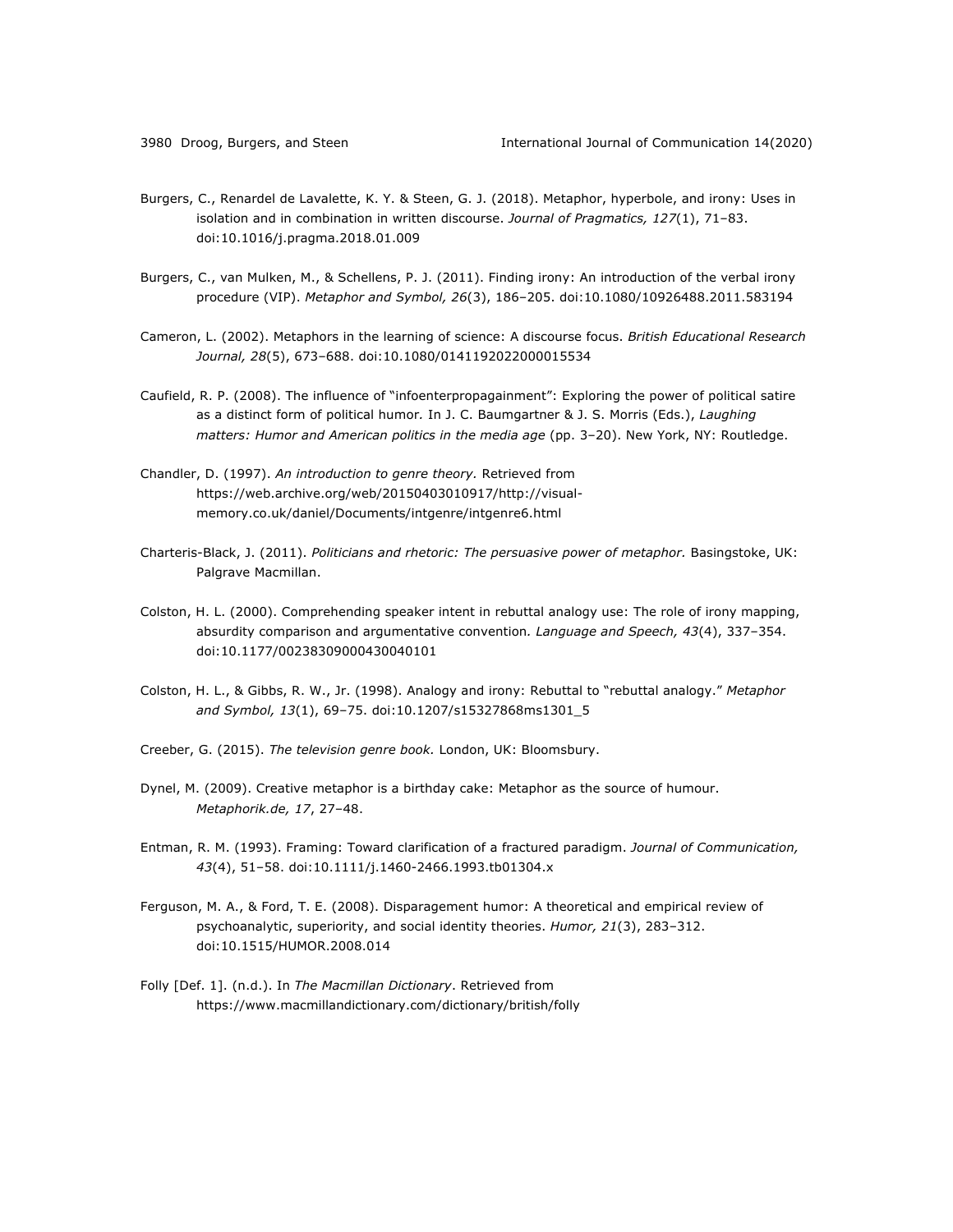- Gentner, D. (1982). *Are scientific analogies metaphors?* In D. S. Miall (Ed.), *Metaphor: Problems and perspectives* (pp. 106–132). Atlantic Highlands, NJ: Humanities.
- Gentner, D., & Markman, A. B. (1997). Structure mapping in analogy and similarity. *American Psychologist, 52*(1), 45–56. doi:10.1037/0003-066X.52.1.45
- Gibbs, R. W., & Colston, H. L. (2012). *Interpreting figurative meaning.* New York, NY: Cambridge University Press.
- Glynn, S. M., & Takahashi, T. (1998). Learning from analogy-enhanced science text. *Journal of Research in Science Teaching, 35*(10), 1129–1149. doi:10.1002/(SICI)1098- 2736(199812)35:10<1129::AID-TEA5>3.0.CO;2-2
- Goode, M. R., Dahl, D. W., & Moreau, C. P. (2010). The effect of experiential analogies on consumer perceptions and attitudes. *Journal of Marketing Research, 47*(2), 274–286. doi:10.1509/jmkr.47.2.274
- Goodnow, T. (2011). The Daily Show *and rhetoric: Arguments, issues, and strategies.* Plymouth, UK: Lexington Books.
- Gregan-Paxton, J., Hibbard, J. D., Brunel, F. F., & Azar, P. (2002). "So that's what that is": Examining the impact of analogy on consumers' knowledge development for really new products. *Psychology & Marketing, 19*(6), 533–550. doi:10.1002/mar.10023
- Grofman, B. (1989). Richard Nixon as Pinocchio, Richard II, and Santa Claus: The use of allusion in political satire. *The Journal of Politics, 51*(1), 165–173. doi:10.2307/2131614
- Hmielowski, J. D., Holbert, R. L., & Lee, J. (2011). Predicting the consumption of political TV satire: Affinity for political humor, *The Daily Show*, and *The Colbert Report*. *Communication Monographs, 78*(1), 96–114. doi:10.1080/03637751.2010.542579
- Hoeken, H., Swanepoel, P., Saal, E., & Jansen, C. (2009). Using message form to stimulate conversations: The case of tropes. *Communication Theory, 19*(1), 49–65. doi:10.1111/j.1468- 2885.2008.01332.x
- Hoffman, R. R., Eskridge, T., & Shelley, C. (2009). A naturalistic exploration of forms and functions of analogizing. *Metaphor and Symbol, 24*(3), 125–154. doi:10.1080/10926480903028094
- Holbert, R. L. (2016). Entertainment television and political campaigns: The political satire appropriateness (PSA) model. In. W. L. Benoit (Ed.), *Praeger handbook of political campaigning in the United States* (pp. 171–190). Santa Barbara, CA: ABC-CLIO.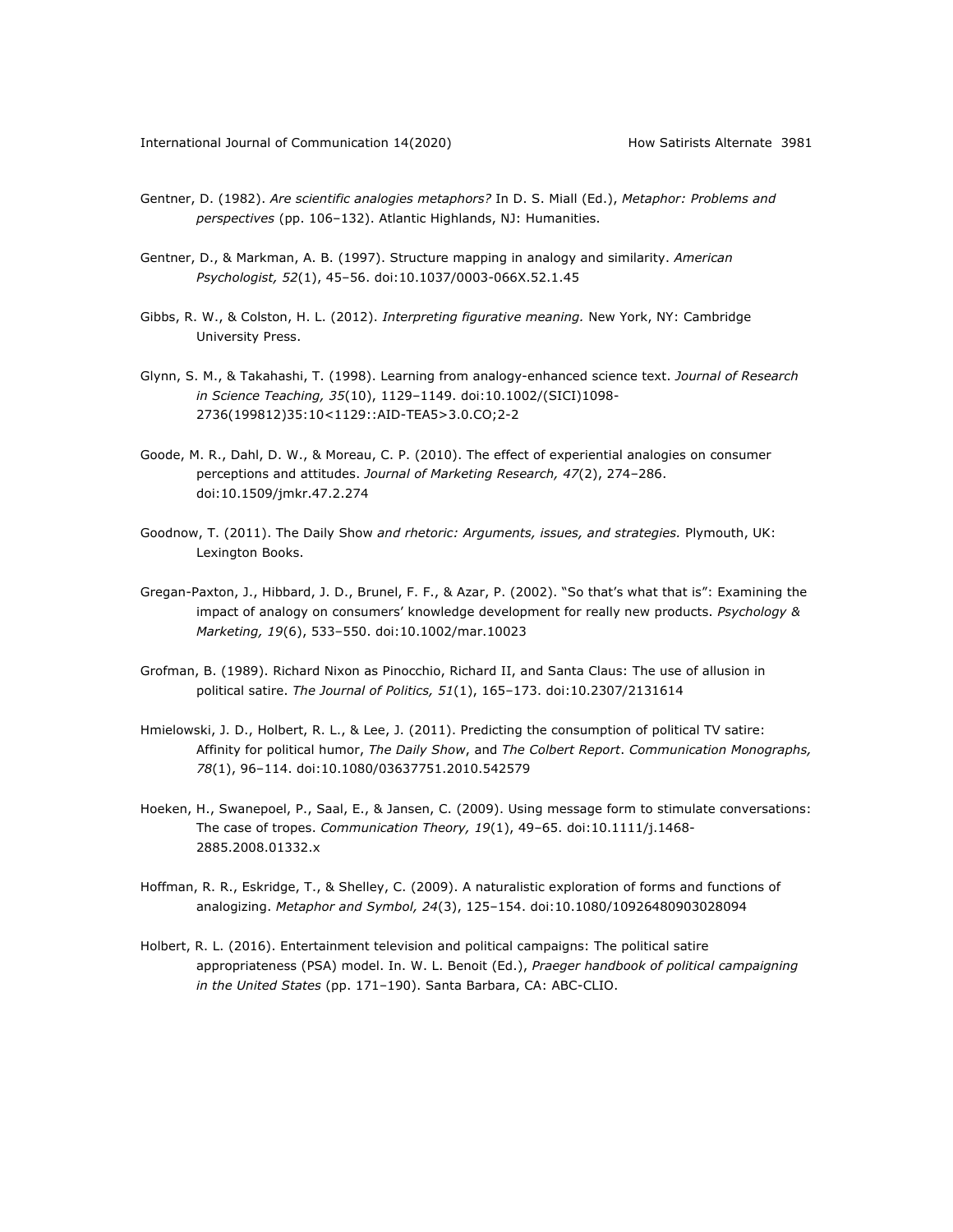- Holbert, R. L., Hmielowski, J., Jain, P., Lather, J., & Morey, A. (2011). Adding nuance to the study of political humor effects: Experimental research on Juvenalian satire versus Horatian satire. *American Behavioral Scientist, 55*(3), 187–211. doi:10.1177/0002764210392156
- Holbert, R. L., Tchernev, J. M., Walther, W. O., Esralew, S. E., & Benski, K. (2013). Young voter perceptions of political satire as persuasion: A focus on perceived influence, persuasive intent, and message strength. *Journal of Broadcasting & Electronic Media, 57*(2), 170–186. doi:10.1080/08838151.2013.787075
- Katsir, J. (Writer), & Hoskinson, J. (Director). (2019, January 22). Meanwhile... Canada moose vs. Norway moose [Television series episode]. In S. Colbert (Executive Producer), *The Late Show with Stephen Colbert.* New York, NY: CBS.
- Kaye, B. K. (2020). A feckless punt: Cursing on Full Frontal with Samantha Bee. *Comedy Studies,* 1–14. doi:10.1080/2040610X.2020.1729484
- Klepper, J. (Writer), & O'Neil, C. (Director). (2018, June 28). The bad guys won [Television series episode]. In J. Klepper (Executive Producer), *The Opposition with Jordan Klepper.* New York, NY: Comedy Central.
- Knight, C. A. (2004). *The literature of satire.* Cambridge, MA: Cambridge University Press.
- Lakoff, G., & Johnson, M. (2003). *Metaphors we live by.* Chicago, IL: University of Chicago Press. (Original work published 1980)
- LaMarre, H. L., Landreville, K. D., Young, D., & Gilkerson, N. (2014). Humor works in funny ways: Examining satirical tone as a key determinant in political humor message processing. *Mass Communication and Society, 17*(3), 400–423. doi:10.1080/15205436.2014.891137
- Lauerbach, G. (2004). Political interviews as hybrid genre. *Text & Talk, 24*(3), 353–398. doi:10.1515/text.2004.015
- Maher, B. (Writer), & Casey, P. (Director). (2015, August 14). Monologue [Television series episode]. In B. Maher (Executive Producer), *Real Time with Bill Maher.* Los Angeles, CA: HBO.
- Maher, B. (Writer), & Casey, P. (Director). (2018, June 22). New rule: The good sex economy [Television series episode]. In B. Maher (Executive Producer), *Real Time with Bill Maher.* Los Angeles, CA: HBO.
- McClennen, S., & Maisel, R. (2014). *Is satire saving our nation? Mockery and American politics.* Basingstoke, UK: Palgrave Macmillan.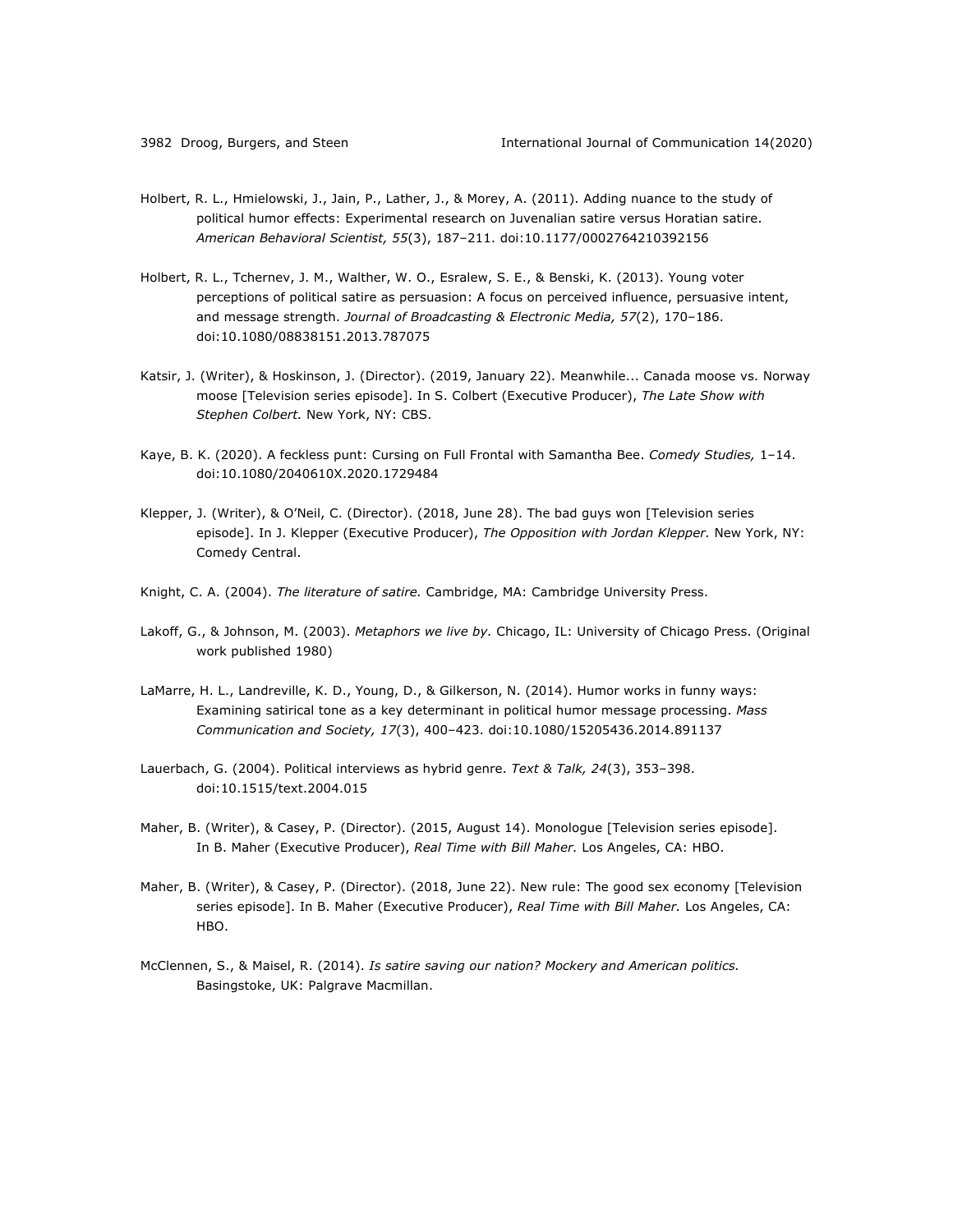- Minhaj, H. (Writer), & Preuss, R. A. (Director). (2018, November 18). Supreme [Television series episode]. In H. Minhaj (Executive Producer), *Patriot Act with Hasan Minhaj.* New York, NY: Netflix.
- Minhaj, H. (Writer), & Preuss, R. A. (Director). (2018, November 25). Immigration enforcement [Television series episode]. In H. Minhaj (Executive Producer), *Patriot Act with Hasan Minhaj.* New York, NY: Netflix.
- Mio, J. S. (1997). Metaphor and politics. *Metaphor and Symbol, 12*(2), 113–133. doi:10.1207/s15327868ms1202\_2
- Morris, M. W., Sheldon, O. J., Ames, D. R., & Young, M. J. (2007). Metaphors and the market: Consequences and preconditions of agent and object metaphors in stock market commentary. *Organizational Behavior and Human Decision Processes, 102*(2), 174–192. doi:10.1016/j.obhdp.2006.03.001
- Oliver, J. (Writer), & Perota, J. (Director). (2018, September 15). Immigration to the United States [Television series episode]. In J. Oliver (Executive Producer), *Last Week Tonight with John Oliver.* New York, NY: HBO.
- Oring, E. (2003). *Engaging humor.* Urbana: University of Illinois Press.
- Otieno, R. F., Owino, F. R., & Attyang, J. M. (2016). Metaphors in political discourse: A review of selected studies. *International Journal of English and Literature, 7*(2), 21–26. doi:10.5897/IJEL2015.0856
- Peele, A. (2018). *The joke isn't funny anymore*. Retrieved from https://www.gq.com/story/gq-comedyround-table-2018
- Perrez, J., & Reuchamps, M. (2015). Special issue on the political impact of metaphors. *Metaphor and the Social World, 5*(2), 165–176. doi:10.1075/msw.5.2.00int
- Pollio, H. R. (1996). *Boundaries in humor and metaphor.* In J. S. Mio & A. N. Katz (Eds.), *Metaphor: Implications and applications* (pp. 231–253). Mahwah, NJ: Erlbaum.
- Read, S. J., Cesa, I. L., Jones, D. K., & Collins, N. L. (1990). When is the federal budget like a baby? Metaphor in political rhetoric. *Metaphor and Symbol, 5*(3), 125–149. doi:10.1207/s15327868ms0503\_1
- Reich, J. (Writer), & McAloon, B. (Director). (2018, October 9). The exploitation of victimhood [Television series episode]. In J. Jeffries (Executive Producer), *The Jim Jeffries Show.* Hollywood, CA: Comedy Central.
- Rhodes, D. (Executive Producer). (2016, October 22). *CBS News* [Television Series]. New York, NY: CBSN.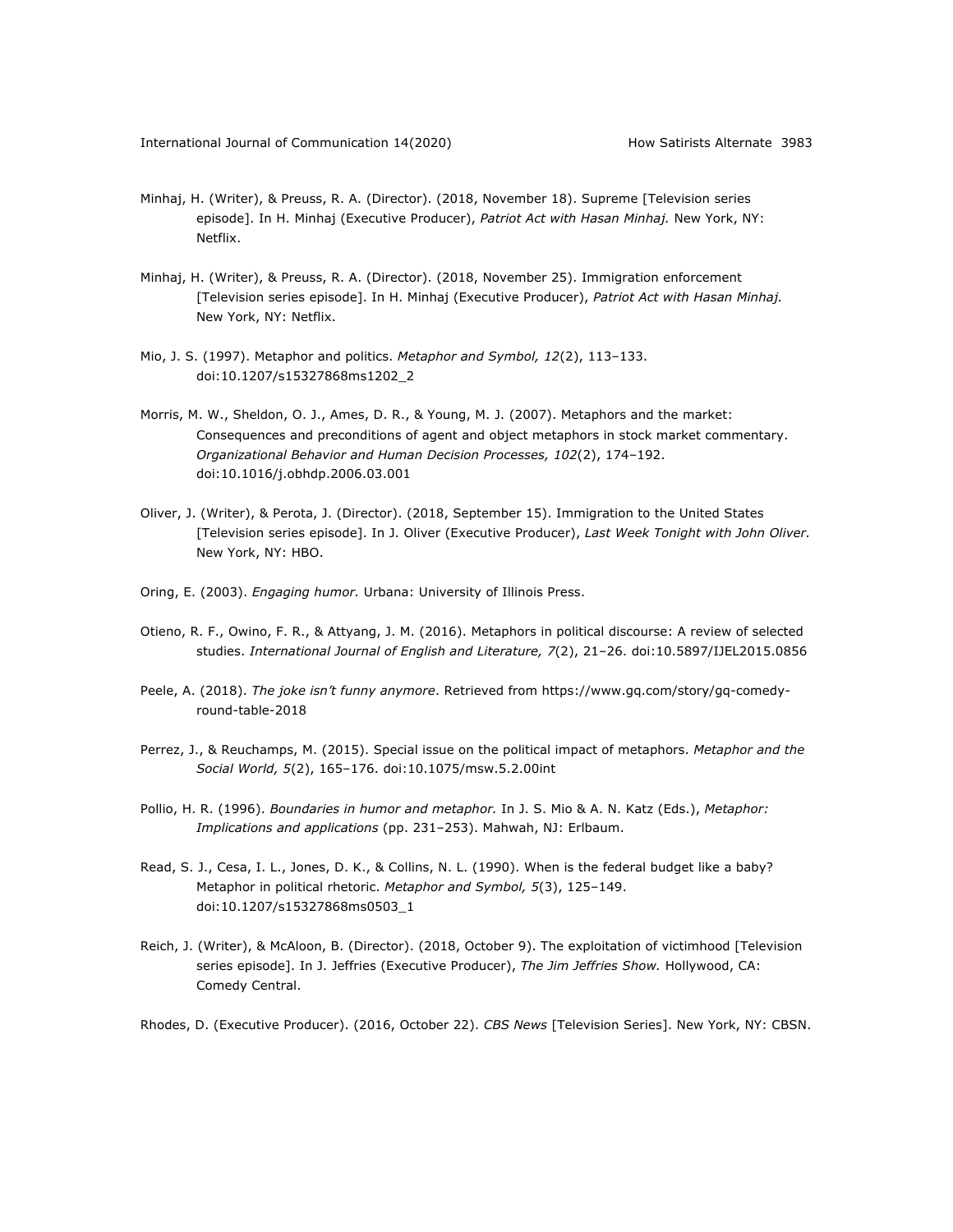- Simpson, P. (2003). *On the discourse of satire: Towards a stylistic model of satirical humour.* Amsterdam, The Netherlands: John Benjamins.
- Sin [Def. 2]. (n.d.). In *The Macmillan Dictionary.* Retrieved from https://www.macmillandictionary.com/dictionary/british/sin\_1
- Skalicky, S., & Crossley, S. A. (2019). Examining the online processing of satirical newspaper headlines. *Discourse Processes, 56*(1), 61–76. doi:10.1080/0163853X.2017.1368332
- Sopory, P., & Dillard, J. P. (2002). The persuasive effects of metaphor: A meta-analysis. *Human Communication Research, 28*(3), 382–419. doi:10.1111/j.1468-2958.2002.tb00813.x
- Steen, G. J., Dorst, A. G., Herrmann, J. B., Kaal, A. A., & Krennmayr, T. (2010). Metaphor in usage. *Cognitive Linguistics, 21*(4), 765–796. doi:10.1515/cogl.2010.024
- Swales, J. M. (1990). Discourse analysis in professional contexts. *Annual Review of Applied Linguistics, 11*, 103–114. doi:10.1017/S0267190500001987
- Veale, T. (2013). Humorous similes. *Humor, 26*(1), 3–22. doi:10.1515/humor-2013-0002
- Vice [Def. 1]. (n.d.). In *The Macmillan Dictionary.* Retrieved from https://www.macmillandictionary.com/dictionary/british/vice\_1
- Whaley, B. B. (1997). Perceptions of rebuttal analogy: Politeness and implications for persuasion. *Argumentation and Advocacy, 33*(4), 161–169. doi:10.1080/00028533.1997.11978015
- Whaley, B. B., & Holloway, R. L. (1997). Rebuttal analogy in political communication: Argument and attack in sound bite. *Political Communication, 14*(3), 293–305. doi:10.1080/105846097199335
- Whaley, B. B., & Wagner, L. S. (2000). Rebuttal analogy in persuasive messages: Communicator likability and cognitive responses. *Journal of Language and Social Psychology, 19*(1), 66–84. doi:10.1177/0261927X00019001004
- Young, D. G. (2014). Theories and effects of political humor: Discounting cues, gateways, and the impact of incongruity. In K. H. Jamieson & K. Kenski (Eds.), *Oxford handbook of political communication*  (pp. 871–884). New York, NY: Oxford University Press.
- Young, D. G., Bagozzi, B. E., Goldring, A., Poulsen, S., & Drouin, E. (2017). Psychology, political ideology, and humor appreciation: Why is satire so liberal? *Psychology of Popular Media Culture, 8*(2), 134–147. doi:10.1037/ppm0000157